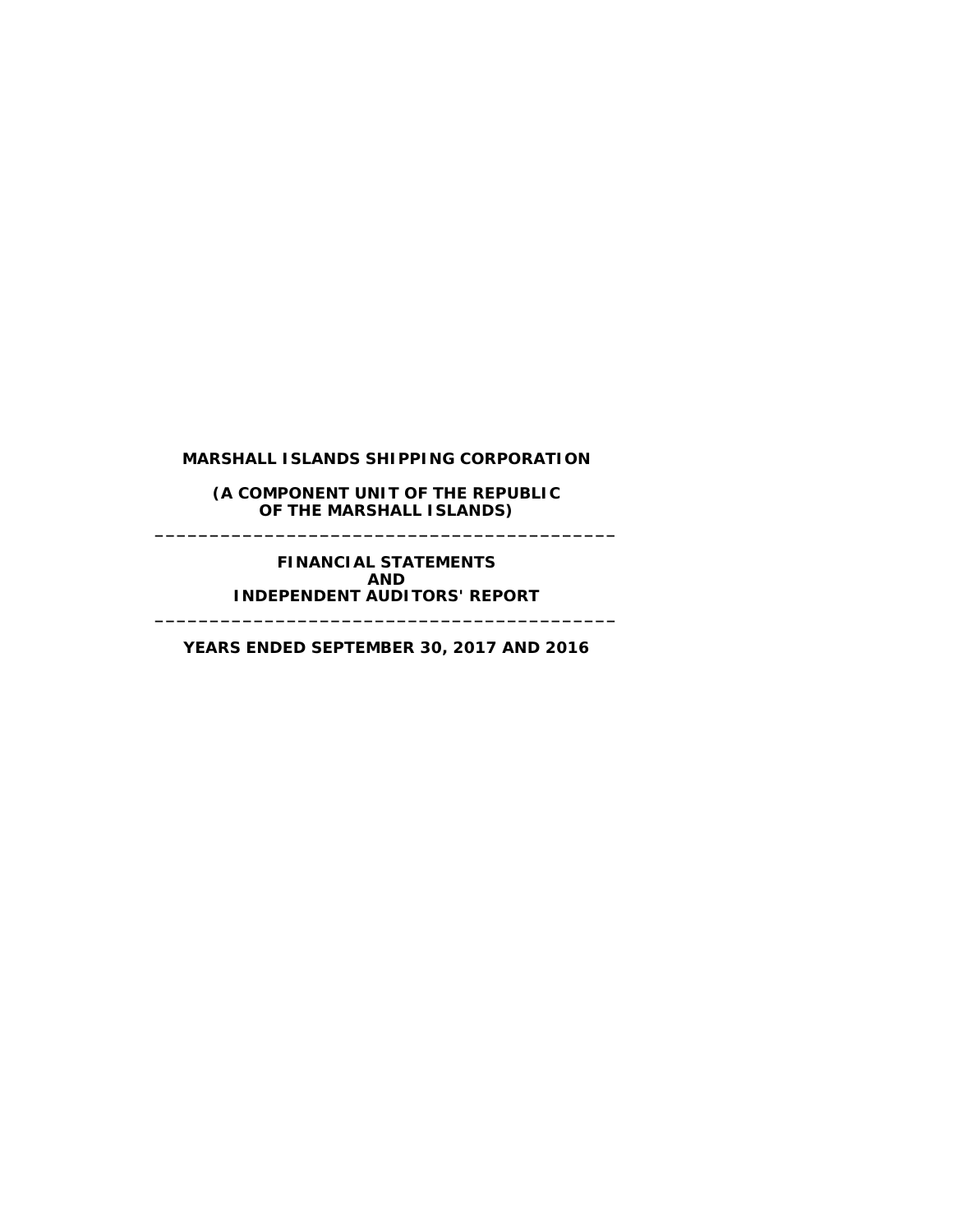# **MARSHALL ISLANDS SHIPPING CORPORATION (A COMPONENT UNIT OF THE REPUBLIC OF THE MARSHALL ISLANDS)**

Years Ended September 30, 2017 and 2016 Table of Contents

|      |                                                                                                                                                                                            | Page No.        |  |
|------|--------------------------------------------------------------------------------------------------------------------------------------------------------------------------------------------|-----------------|--|
| Ι.   | INDEPENDENT AUDITORS' REPORT                                                                                                                                                               | 1               |  |
| Н.   | MANAGEMENT'S DISCUSSION AND ANALYSIS                                                                                                                                                       | 3               |  |
| III. | <b>FINANCIAL STATEMENTS:</b>                                                                                                                                                               |                 |  |
|      | Statements of Net Position                                                                                                                                                                 | 12 <sup>°</sup> |  |
|      | Statements of Revenues, Expenses and Changes in Net Position                                                                                                                               | 13              |  |
|      | <b>Statements of Cash Flows</b>                                                                                                                                                            | 14              |  |
|      | Notes to Financial Statements                                                                                                                                                              | w15             |  |
| IV.  | INDEPENDENT AUDITORS' REPORT ON COMPLIANCE WITH<br><b>LAWS AND REGULATIONS</b>                                                                                                             |                 |  |
|      | Independent Auditors' Report on Internal Control Over Financial<br>Reporting and on Compliance and Other Matters Based on an<br>Audit of Financial Statements Performed in Accordance With |                 |  |
|      | Government Auditing Standards                                                                                                                                                              | 23              |  |
|      | Schedule of Findings and Responses                                                                                                                                                         | 25              |  |
|      | Unresolved Prior Year Findings                                                                                                                                                             | 33              |  |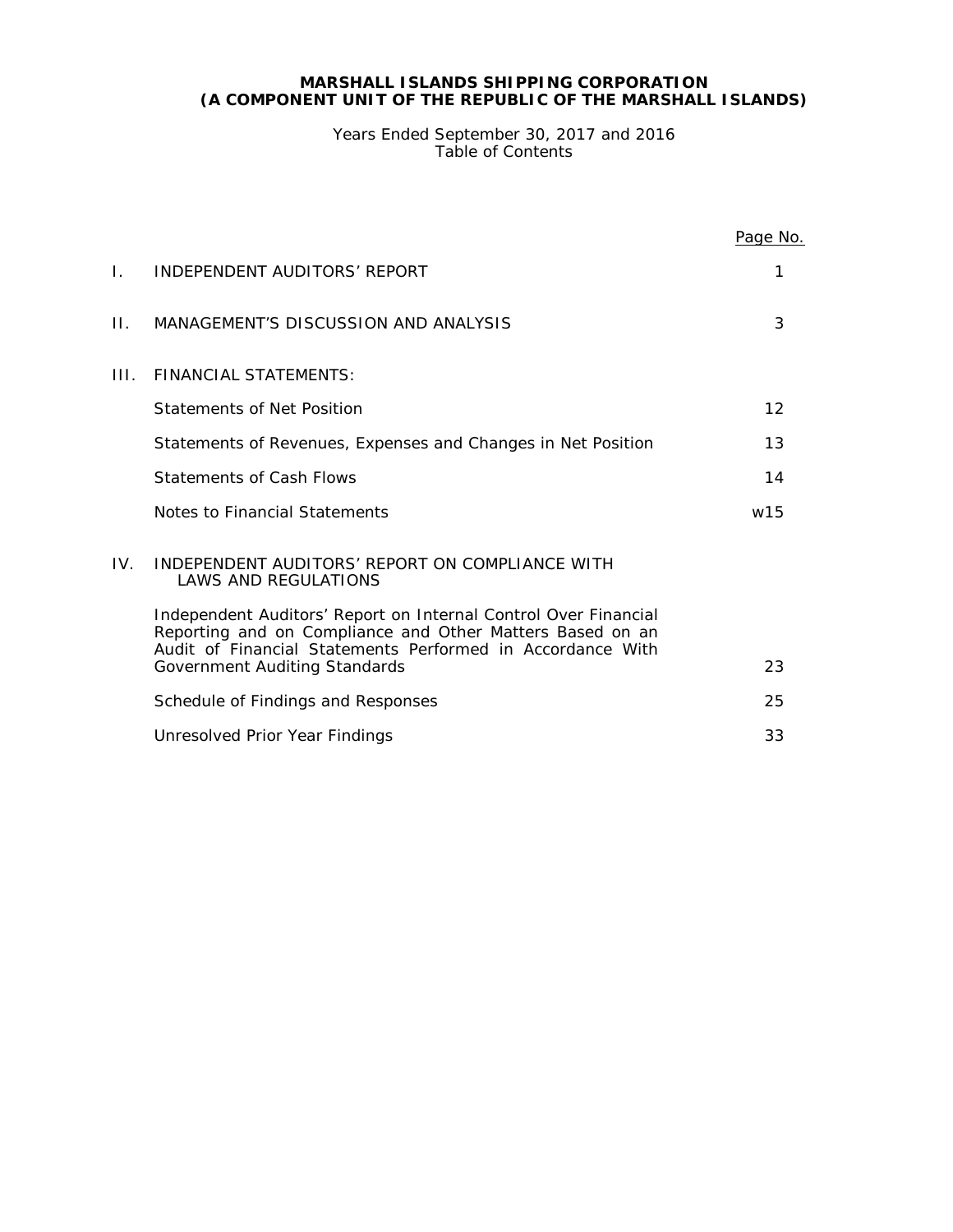# Deloitte.

Deloitte & Touche LLP 361 South Marine Corps Drive Tamuning, GU 96913-3973 USA

Tel: +1 (671) 646-3884 Fax:  $+1$  (671) 649-4265

www.deloitte.com

# **INDEPENDENT AUDITORS' REPORT**

Board of Directors Marshall Islands Shipping Corporation:

# **Report on the Financial Statements**

We have audited the accompanying financial statements of the Marshall Islands Shipping Corporation (MISC), a component unit of the Republic of the Marshall Islands, which comprise the statements of net position as of September 30, 2017 and 2016, and the related statements of revenues, expenses and changes in net position and of cash flows for the years then ended, and the related notes to the financial statements.

# *Management's Responsibility for the Financial Statements*

Management is responsible for the preparation and fair presentation of these financial statements in accordance with accounting principles generally accepted in the United States of America; this includes the design, implementation, and maintenance of internal control relevant to the preparation and fair presentation of financial statements that are free from material misstatement, whether due to fraud or error.

# *Auditors' Responsibility*

Our responsibility is to express an opinion on these financial statements based on our audits. We conducted our audits in accordance with auditing standards generally accepted in the United States of America and the standards applicable to financial audits contained in *Government Auditing Standards,* issued by the Comptroller General of the United States. Those standards require that we plan and perform the audit to obtain reasonable assurance about whether the financial statements are free from material misstatement.

An audit involves performing procedures to obtain audit evidence about the amounts and disclosures in the financial statements. The procedures selected depend on the auditor's judgment, including the assessment of the risks of material misstatement of the financial statements, whether due to fraud or error. In making those risk assessments, the auditor considers internal control relevant to the entity's preparation and fair presentation of the financial statements in order to design audit procedures that are appropriate in the circumstances, but not for the purpose of expressing an opinion on the effectiveness of the entity's internal control. Accordingly, we express no such opinion. An audit also includes evaluating the appropriateness of accounting policies used and the reasonableness of significant accounting estimates made by management, as well as evaluating the overall presentation of the financial statements.

We believe that the audit evidence we have obtained is sufficient and appropriate to provide a basis for our audit opinion.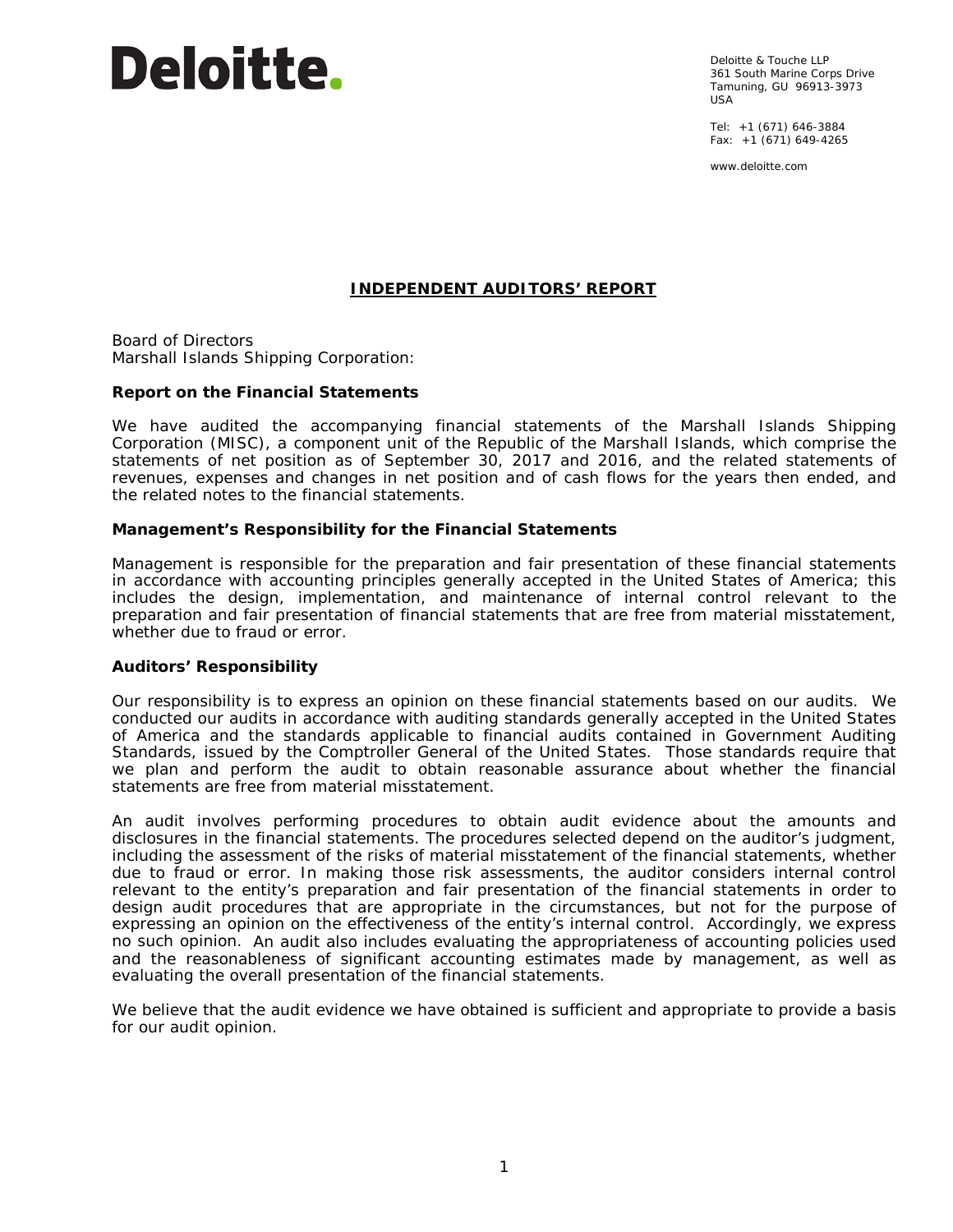

# *Opinion*

In our opinion, the financial statements referred to above present fairly, in all material respects, the financial position of the Marshall Islands Shipping Corporation as of September 30, 2017 and 2016, and the results of its operations and its cash flows for the years then ended in accordance with accounting principles generally accepted in the United States of America.

# *Other Matters*

## *Required Supplementary Information*

Accounting principles generally accepted in the United States of America require that the management's discussion and analysis on pages 3 to 11 be presented to supplement the financial statements. Such information, although not a part of the financial statements, is required by the Governmental Accounting Standards Board who considers it to be an essential part of financial reporting for placing the financial statements in an appropriate operational, economic, or historical context. We have applied certain limited procedures to the required supplementary information in accordance with auditing standards generally accepted in the United States of America, which consisted of inquiries of management about the methods of preparing the information and comparing the information for consistency with management's responses to our inquiries, the financial statements, and other knowledge we obtained during our audit of the financial statements. We do not express an opinion or provide any assurance on the information because the limited procedures do not provide us with sufficient evidence to express an opinion or provide any assurance.

## **Other Reporting Required by** *Government Auditing Standards*

In accordance with *Government Auditing Standards*, we have also issued our report dated June 29, 2018, on our consideration of MISC's internal control over financial reporting and on our tests of its compliance with certain provisions of laws, regulations, contracts, and grant agreements and other matters. The purpose of that report is solely to describe the scope of our testing of internal control over financial reporting and compliance and the results of that testing, and not to provide an opinion on the effectiveness of MISC's internal control over financial reporting or on compliance. That report is an integral part of an audit performed in accordance with *Government Auditing Standards* in considering MISC's internal control over financial reporting and compliance.

lotte Harlel

June 29, 2018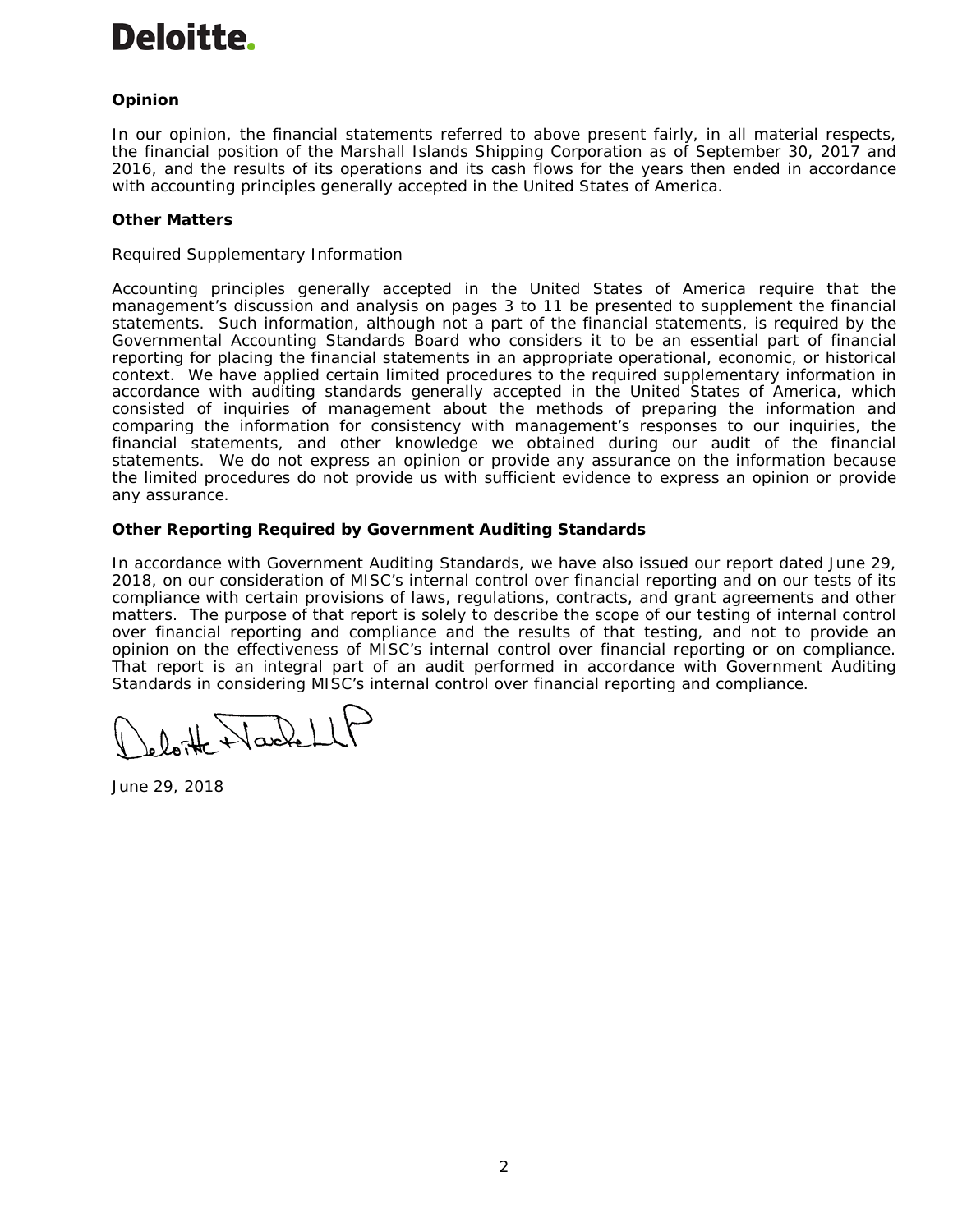Management's Discussion and Analysis September 30, 2017 and 2016

Marshalls Islands Shipping Corporation (MISC) herewith presents a discussion and analysis of the company's financial performance for the financial year ended 30<sup>th</sup> September 2017. It is to be read in conjunction with the financial statements following this section.

#### FINANCIAL HIGHLIGHTS

MISC's net position at the end of the fiscal year 2017 was \$1,437,797 compared to net position of \$401,081 in 2016. The increase in net position from 2016 to 2017 is a positive indicator of the stabilization of MISC operations, and ongoing efforts by management to maintain its expenditure spending within its operational revenues, as well as nonoperational revenues in the form of government subsidies.

MISC's total net operating revenue was increased by \$417,871 (31%) from \$1,327,123 in 2016 compared to \$1,744,994 in 2017. The increase in revenue for Charter, Cargo, Passenger and Other revenue are driven by two factors. First, MISC managed to increase the operating revenue by increasing of field trip services and charter trip to the Outer Islands even though MISC's current fleet was reduced to four (4) vessels in FY17 and FY16. The second factor is based on prior year's extraordinary circumstances in the form of a natural disaster, which provided a revenue generating opportunity for MISC. MISC's charter revenue increased significantly in 2014, 2015, 2016 and 2017 due to RepMar's drought disaster declaration. The charter service demands to provide relief efforts to the drought affected islands resulted in an increased revenue stream in 2014-2017, and should be treated as extraordinary circumstances. MISC's charter revenue increased significantly by \$218,000 (32%) from \$690,070 in 2016 to \$908,070 in 2017. All other revenue sources, on the other hand, increased in 2017, except for ship sales. MISC's passenger revenue increased significantly by \$33,451 (53%) to \$96,242 in 2017 compared to \$62,791 in 2016. Cargo revenues increased by \$82,129 (17%) to \$575,407 in 2017 compared to \$493,278 in 2016. MISC's ship sales revenue decreased by \$127,108 (70%) to \$54,141 in 2017 compared to \$181,249 in 2016. There is an increasing trend with copra fee revenues. Copra fee revenues increased by \$1,493 (5%) to \$33,108 in 2017 compared to \$31,615 in 2016. This increase in copra fee revenue is an indicator of MISC's support to assist Tobolar copra purchases and is authorized at the discretion of the ship vessels captain.

Total operating expenses increased marginally from 2016 to 2017. Total operating expenses were \$3,030,549 in 2017 compared to \$2,948,603 in 2016. Overall, MISC increased its total operating expenses by \$81,946 (3%). Personnel and petroleum, oil, and lube (POL) expenses continue to remain as MISC's leading operational expenses. Salaries, wages and benefit expenses increased by \$159,455 (15%) from \$1,075,139 in 2016 to \$1,234,594 in 2017. In line with changing global fuel prices and the increasing in MISC's shipping fleet, POL expenses increased by \$300,460 (52%) from \$573,152 in 2016 to \$873,612 in 2017.

MISC's operating loss decreased by \$335,925 (21%) from an operating loss of \$1,621,480 in 2016 compared to an operating loss of \$1,285,555 in 2017. Although MISC has maintained its efforts to reduce its operating expenses, MISC will continue to operate at a loss of ranging from \$1.2M to \$1.8M annually based on the current tariff rate structure that has been in place since the early 1980's.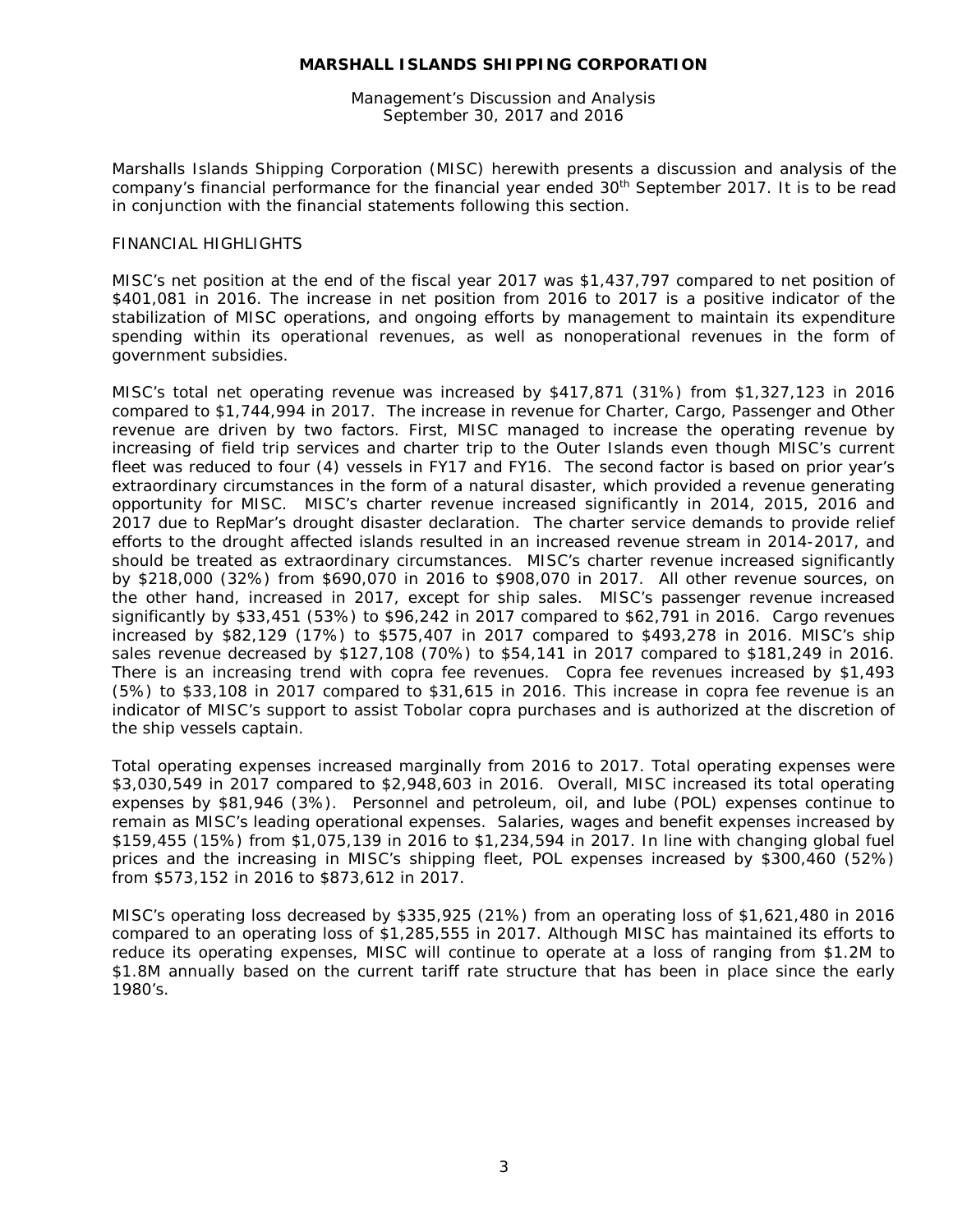Management's Discussion and Analysis, Continued September 30, 2017 and 2016

MISC continues to depend heavily on subsidies from RepMar, which accounts for approximately 56% of MISC's source of total operating and non-operating revenues during 2017. The subsidy from RepMar to support the Shipping Vessel Repairs and Maintenance Act resumed in 2016. Although it was appropriated in the national budget, MISC did not receive the 2014 subsidy for the Shipping Vessel Repairs Act. In 2016, RepMar appropriated \$1.7M for ship purchase which was not received by MISC. As a result, the subsidies from RepMar accounted for approximately 54% of MISC's source of total operating and non-operating revenues in 2016. Without the approval of RepMar to allow management of MISC to increase its tariff rates, it is expected that MISC will always operate at a loss and its future sustainability will continue to be a burden on RepMar as a community service obligation.

## FINANCIAL ANALYSIS OF MISC

The Statement of Net Position and the Statement of Revenues, Expenses and Changes in Net Position provide an indication of MISC's financial condition. MISC's net position reflects the difference between total assets and total liabilities. An increase in net position over time normally indicates an improvement in financial condition. As illustrated in the figures below MISC's net assets increased for the year ended 30<sup>th</sup> September 2017.

|                                  | 2017            | 2016          | 2015          |
|----------------------------------|-----------------|---------------|---------------|
| ASSETS:                          |                 |               |               |
| Current and other assets         | 1,826,457<br>\$ | 782,619<br>\$ | 506,717<br>\$ |
| Capital assets                   | 261,227         | 227,043       | 238,474       |
| <b>Total Assets</b>              | 2,087,684       | 1,009,662     | 745,191       |
|                                  |                 |               |               |
| LIABILITIES:                     |                 |               |               |
| <b>Current Liabilities</b>       | 649,887         | 608,581       | 465,221       |
|                                  |                 |               |               |
| <b>NET POSITION:</b>             |                 |               |               |
| Net investment in capital assets | 261,227         | 227,043       | 238,474       |
| Restricted                       | 622,418         | 82,047        | 190,641       |
| Unrestricted                     | 554,152         | 91,991        | (149, 145)    |
| Total net position               | 1,437,797<br>\$ | 401,081<br>\$ | 279,970<br>\$ |

The Summary Statements of Net Position for MISC is presented below:

Total assets increased from \$745,191 in 2015 to \$1,009,662 in 2016 and increased further to \$2,087,684 in 2017. The increase in total assets by \$264,471 (35%) from 2015 to 2016 is driven primarily by a significant increase in capital assets with the acquisition of vehicles including utility flatbeds. In 2017, total assets increased further by \$1,078,022 (107%) primarily due to the dry dock prepayment, increase in receivables and increase in cash balances. Capital asset acquisition of \$122,738 was offset by accumulated depreciation of \$61,340 and by retirements/disposals of \$74,712.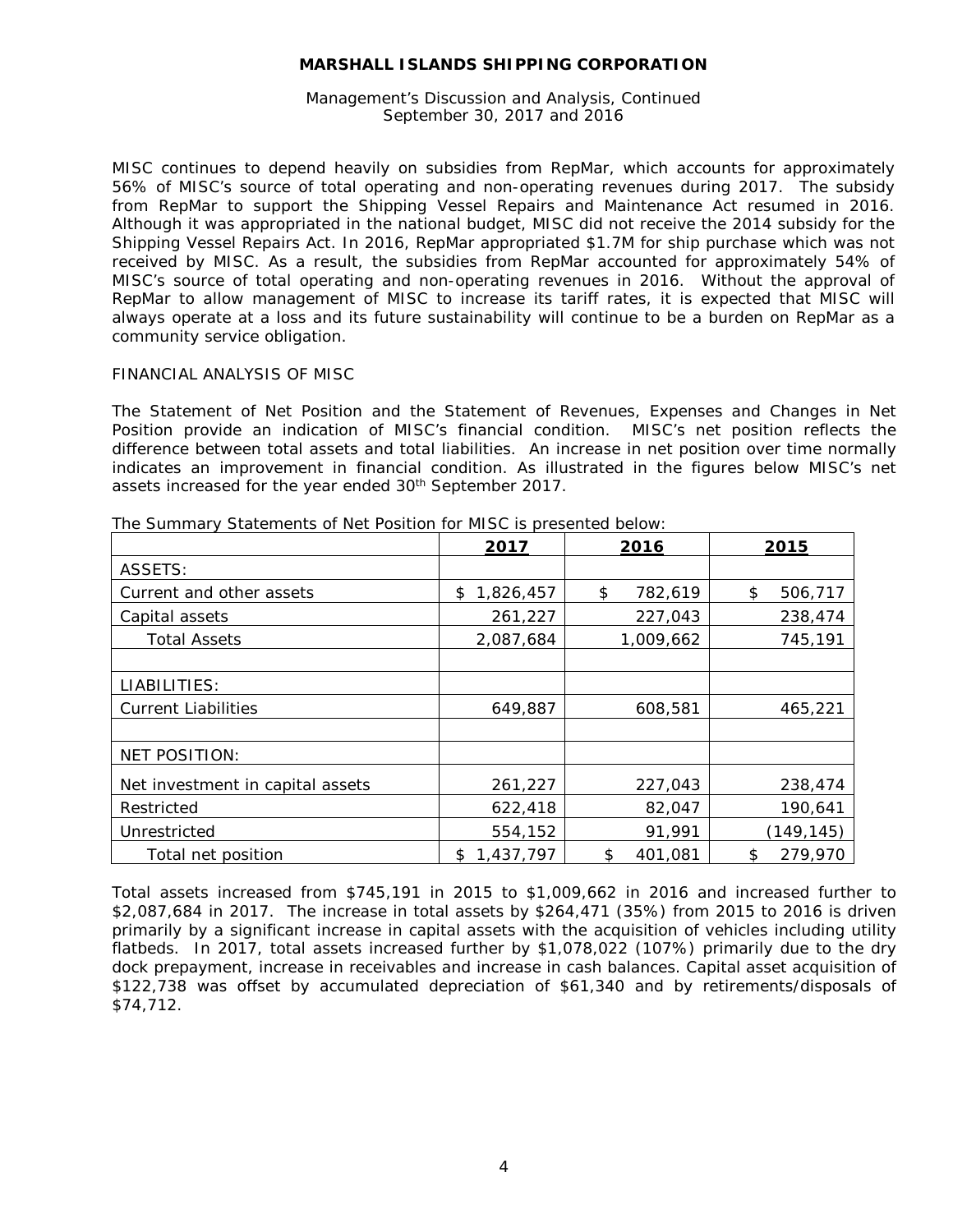Management's Discussion and Analysis, Continued September 30, 2017 and 2016

Net capital assets decreased from \$238,474 in 2015 to \$227,043 in 2016 and increased to \$261,227 in 2017. In 2016, net capital assets decreased slightly by \$11,431 (5%) with capital asset acquisition of \$112,229 offset by retirements of \$97,499 and annual depreciation of \$94,478. In 2017, net capital assets increased slightly by \$34,184 (15%) with capital asset acquisition of \$122,738 offset by the annual depreciation amount of \$61,340 and by retirements/disposals of \$74,712. The dry dock repairs extending the life span of the vessels are currently being treated as a direct expense provided the shipping vessel asset have yet to be transferred to MISC as required under the Public Law 2005-41. Public Law 2005-41, established the MISC and authorized all movable and immovable property of the shipping services under the Ministry of Transportation and Communication be vest absolutely in MISC.

Total liabilities increased by \$143,360 (31%) from \$465,221 in 2015 to \$608,581 in 2016 and further increased by \$41,306 (7%) in 2017. In 2016, the significant increase in total liabilities is primarily driven by MISC's obligations due to RepMar related parties, with RMI Ports Authority (RMIPA) being the highest. MISC rents warehouse and storage space from RMIPA but is not currently able to service the obligation due to cash flow constraints. MISC's total liabilities due to RepMar related parties were \$395,136 in 2016, of which \$240,342 was due to RMIPA, followed by \$93,960 due to Marshall Islands Social Security Administration (MISSA). In 2017, MISC's total liabilities due to RepMar related parties were \$384,588, down by \$10,548 (3%) in comparison to 2016. Although, MISC's total liabilities due to RMIPA decreased by \$59,723 (25%) for 180,619, it was offset by the increase of the payable to MISSA by \$22,683 (24%) and payable to Ministry of Finance by \$38,924 (87%).

|                       | 2017            | 2016          | 2015          |
|-----------------------|-----------------|---------------|---------------|
| REVENUES:             |                 |               |               |
| Net operating revenue | 1,744,994<br>\$ | \$1,327,123   | \$1,204,281   |
|                       |                 |               |               |
| EXPENSES:             |                 |               |               |
| Operating expenses    | 3,030,549       | 2,948,603     | 2,898,783     |
|                       |                 |               |               |
| Operating loss        | \$(1,285,555)   | \$(1,621,480) | \$(1,694,502) |

A summary of MISC's operating losses is presented below:

MISC's total net operating revenue increased by \$122,842 (10%) to a total of \$1,327,123 in 2016 compared to \$1,204,281 in 2015. In 2017, net operating revenue increased by \$417,871 (31%). With the State of Drought Disaster Declaration issued by RepMar in June and July 2013, ongoing relief efforts resulted in the increase in MISC chartering revenue. Charter increased due to deliver goods and materials to rebuild houses that were damage from heavy rough wave.

Charter revenue increased significantly by \$218,000 (32%) from \$690,070 in 2016 to \$908,070 in 2017; cargo sales increased by \$82,129 (17%) from \$493,278 in 2016 to \$575,407 in 2017; ship sales decreased by \$127,108 (70%) from \$181,249 in 2016 to \$54,141 in 2017, because of allowing MISCO/BOMI merchant on three vessels in 2017; passenger sales increased by \$33,451 (53%) from \$62,791 in 2016 to \$96,242 in 2017; copra fee increased by \$1,493 (5%) from \$31,615 in 2016 to \$33,108 in 2017.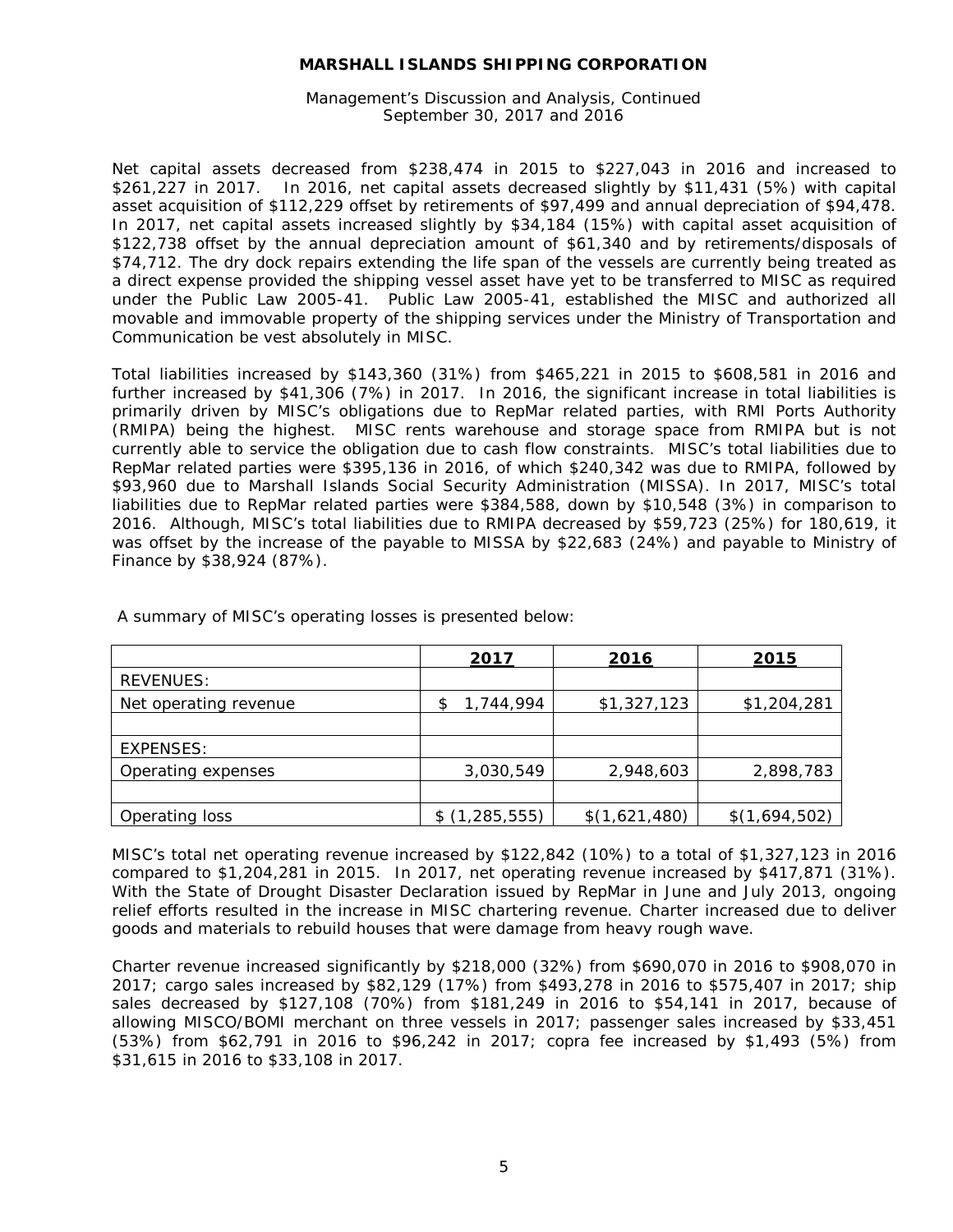Management's Discussion and Analysis, Continued September 30, 2017 and 2016

There appears to be a growing trend with copra fee revenues as an indicator of MISC's assistance to pay the copra farmers due to possible cash flow constraints experienced by Tobolar at times. Revenue recognized from ship sales have reversed from a declining trend to a positive upward trend in 2016 and 2017. Ship sales service aboard the shipping vessels to the outer island consumers has been one of MISC's alternative sources of income and cash flow to subsidize its operations and was initiated in 2009. It is crucial that MISC continues to review its ship sales process to identify and remediate any internal control gaps in order to maximize the revenue generation opportunity. As a constraint on the RepMar's national budget, ship sales provide a viable business solution for MISC as an alternative source of revenue for cross subsidization opportunities for MISC while continuing to operate with low tariff rates.

The graphic below shows the major components of MISC's operating revenue from 2015 through to 2017:



Total operating expenses increased by \$49,820 (2%) from \$2.89M in 2015 compared to \$2.94M in 2016. In 2017, the total operating expenses slightly increase by \$81,946 (3%) to \$3.0M. For 2017, the top five components of operating expenses are: (1) salaries, wages and benefits, (2) petroleum, oil & lube (POL), (3) material and supplies (4) foodstuff and (5) drydock repair & maintenance expense.

Salaries, wages and benefits remain as the leading operational expense and decreased by \$9,940 (1%) from \$1.08M in 2015 to \$1.07M in 2016 and increased by \$159,455 (15%) to \$1.2M in 2017. The Cabinet decision to transfer the MV Majuro to the Ministry of Works, Infrastructure & Utilities is not expected to impact the operational expenses as the crew will remain with MISC as crew of the new vessel currently under construction.

POL expenses decreased by \$76,195 (12%) from \$649,347 in 2015 to \$573,152 in 2016 and increased by \$300,460 (52%) to \$873,612 in 2017. This increase was the result of the increase in the frequency of trips by the remaining four vessels.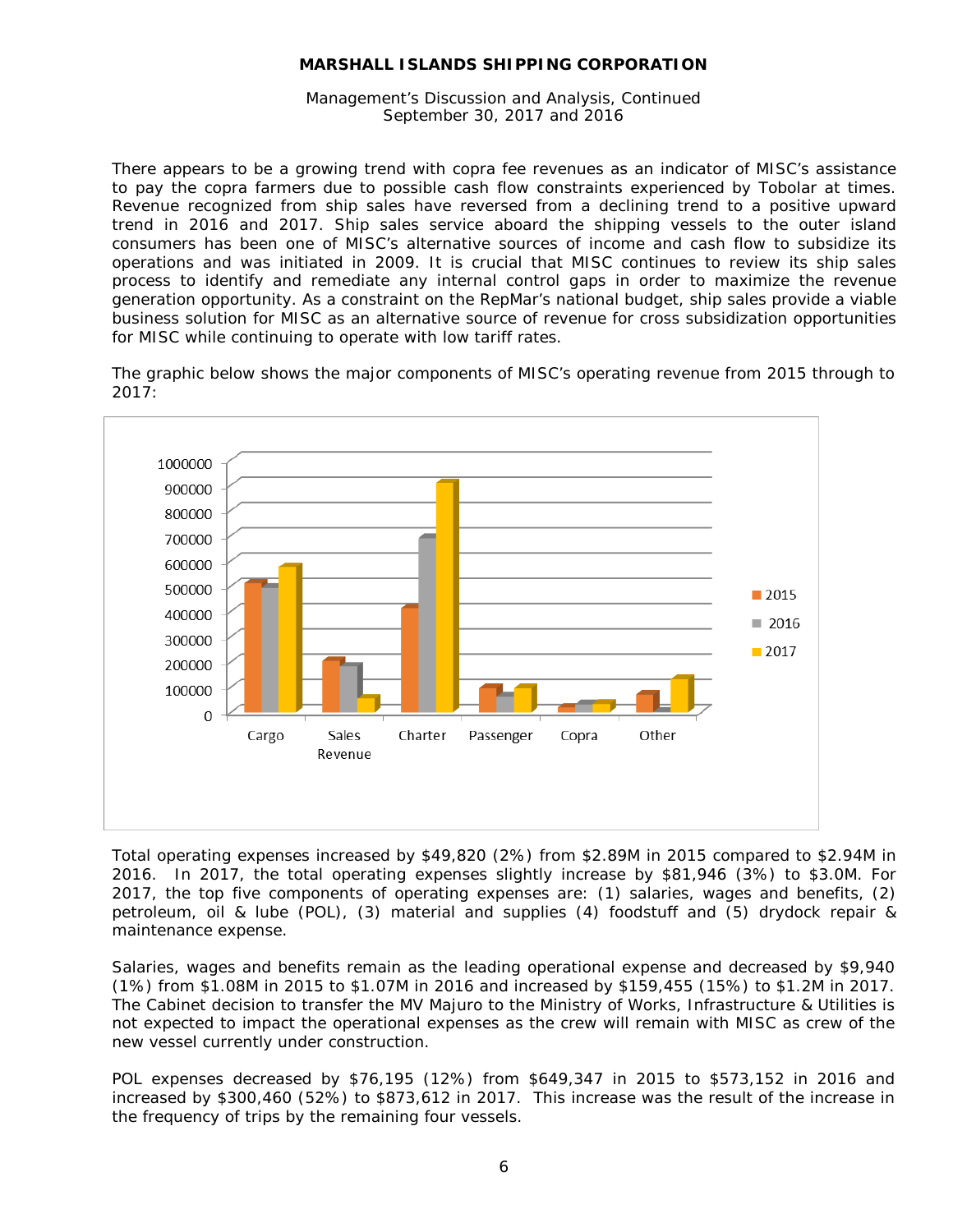Management's Discussion and Analysis, Continued September 30, 2017 and 2016

Materials and supplies expenses increased by \$8,579 (2%) from \$465,442 in 2015 to \$474,021 in 2016 and decreased by \$233,141 (51%) to \$233,141 in 2017. This is in relation to Management's efforts to minimize expenses.

Foodstuff expenses increased by \$44,295 (17%) from \$216,710 in 2015 to \$261,005 in 2016 and decreased by \$85,765 (33%) to \$175,240 in 2017. The significant decreased in 2017 is expected by Management to control purchasing the provisions for the vessels shipping fleet.

With the establishment of the Shipping Vessel Repairs and Maintenance Act in 2011, annual subsidy is granted by RepMar for proper and timely repairs and maintenance to be undertaken by MISC to ensure the good and operable conditions of the shipping fleet for the safety and reliability of sea transportation services for the RMI outer island community. Drydock expense increased by \$114,729 (167%) from \$68,748 in 2016 and \$183,477 in 2017.

Ship sales services provide MISC an alternative source of income to subsidize it operations. Cost of goods sold (COGS) decreased by \$17,817 (12%) from \$150,977 in 2015 to \$133,160 in 2016 and decreased further by \$97,640 (73%) to \$35,520 in 2017. The decrease in cost of goods sold for 2017 is attributed primarily to the private vendors taking over the merchant services on the vessels through a claimed decision by the Cabinet to privatize such services. As such services were a major source of revenue for MISC, the Board had decided in 2018 to investigate whether there was a Cabinet Minute authorizing such services to be privatized; and if not, then return such back to be handled by MISC. Since the office of the clerk of Cabinet had confirmed that there had not been any CP to this regard, merchandise or sales services is expected to return in 2018, but through a transitional or phase out period. Accordingly, MISCO/BOMI, which had been the merchant on the three vessels, namely the MV Aemman, MV Kwajelein, and MV Ribuuk Ae, shall be notified.

Other expenses decreased by \$68,413 (19%) from \$363,378 in 2016 to \$294,965 in 2017. The freight component, followed by depreciation and rent expense were the main drivers for the decrease in other expenses in 2017.



The following graphic shows the major components of operating expenses from 2015 through to 2017: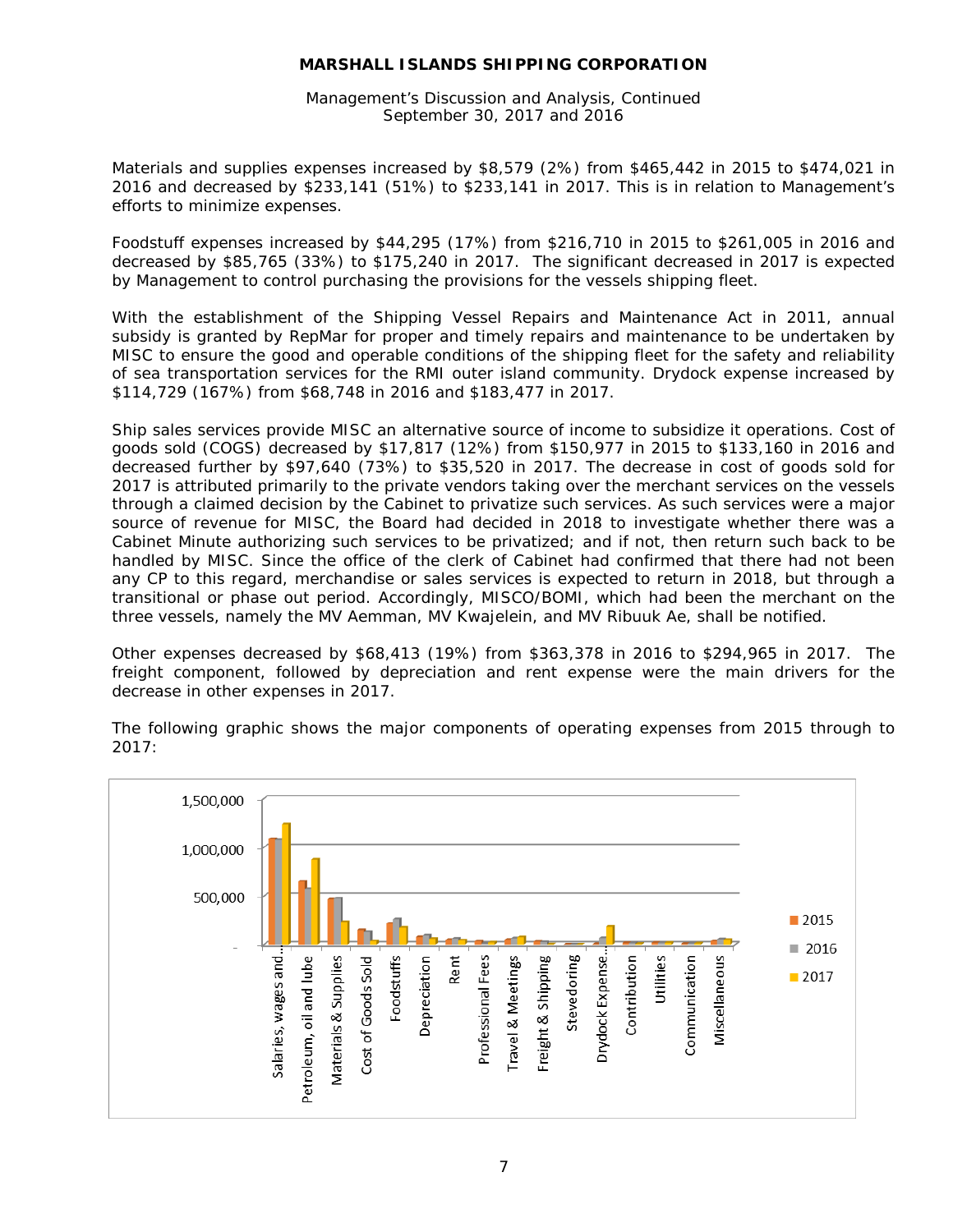Management's Discussion and Analysis, Continued September 30, 2017 and 2016

The operating loss before non-operating revenues/expenses (i.e. RepMar subsidy) for 2017 was approximately \$1.29M compared to \$1.62M in 2016 and \$1.69M in 2015, respectively. In 2015, operating loss increased with re-establishment of the repairs and maintenance subsidy, allowing MISC to incur additional expenditures to prolong the lifetime of its most critical asset, the shipping vessels. In 2016, operating loss decreased by \$73,022 (4%) with dry-docking of MV Aemman and followed by MV Ribuuk Ae and loss of MV Landrik. In 2017, operating loss decreased by \$335,925 (25%) with dry-docking of MV Ribuuk Ae and MV Kwajelein.

Total subsidies, for operations and for repairs and maintenance, were \$1.9M in 2017 compared to \$1.74M in 2016 and \$1.75M in 2015. The subsidy amount of \$1.30M received from RepMar in 2014 represents MISC's operating subsidy only. RepMar's Appropriation Act for the 2014 budget had approved MISC to receive a total subsidy of \$1.75M. MISC did not receive the appropriated funds earmarked for the repair and maintenance subsidy. In 2015 and 2016, receipt of the repair and maintenance subsidy resumed. The subsidy to support the Shipping Vessel Repairs and Maintenance Act fluctuates annually based on the repairs and maintenance schedule and costing developed with the technical assistance of the Japan International Cooperation Agency (JICA) and has taken into account major repairs that will need to be completed and the inclusion of two additional vessels to the MISC fleet. In 2016, MISC budgeted \$1.7M for the purchase of a new vessel, which MISC also did not receive. In 2017, an additional \$250,000 was appropriated on top of the initial appropriation amounting to \$1.7M, as a down-payment to secure the purchase for the ship. Only \$0.43M was used for the negotiations of said vessel. The new vessel is expected to be delivered in November 2018.

The operating subsidy received from RepMar in 2017 increased by \$157,483 (9%). Subsidy related to ship purchase is at \$435,000 in 2017. With its current tariff rate structure, MISC is not able to achieve full cost recovery to cover its operational costs and maintain adequate major and ongoing repairs and maintenance without financial support from RepMar. The future financial sustainability and conditions of the MISC shipping fleet will continue to depend on sufficient financial support from RepMar.

Management's Discussion and Analysis for the year ended September 30, 2016 is set forth in MISC's report on the audit of financial statements, which is dated June 5, 2017. That Management's Discussion and Analysis explains the major factors impacting 2016 financial statements and can be obtained from MISC's General Manager via the contact information below.

# **CAPITAL ASSET**

Net capital assets increased from \$227,043 in 2016 to \$261,227 in 2017. Capital asset acquisition of \$122,738 was offset by accumulated depreciation of \$61,340 and by retirements/disposals of \$74,712.

Refer to note 5 to the accompanying financial statements for additional information relating to capital assets.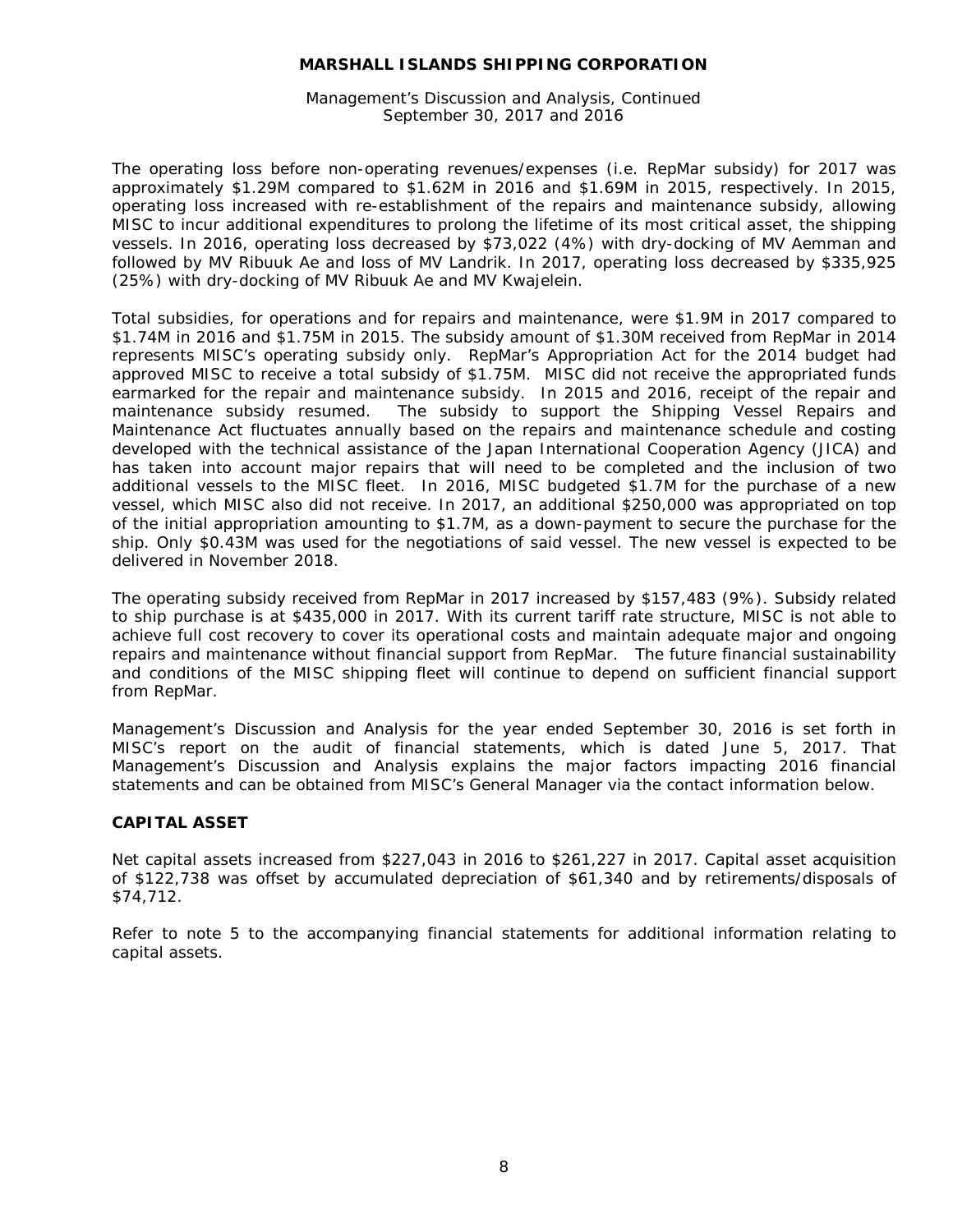Management's Discussion and Analysis, Continued September 30, 2017 and 2016

# **CASH FLOWS**

Net cash used for operating activities for 2017 was \$1.2M compared to net cash used for operating activities of \$1.71M in 2016 and \$1.72M in 2015. The cash provided by operational activities was absorbed entirely by MISC's operational costs. Additionally, injection of cash flow from the RepMar subsidies were received in the amount of \$2.3M, \$1.74M and \$1.75M during 2017, 2016, and 2015, respectively. In 2015, RepMar subsidies were utilized by MISC to cover its operational expenses in the amount of \$1.27M; and for repairs and maintenance expenses in the amount of \$0.48M. The repair and maintenance subsidy amount is determined by a schedule developed in January 2011 under the JICA Preparatory Study for the "Project for Improvement of Domestic Shipping Services in the Marshall Islands". In 2016, the RepMar subsidies were utilized by MISC to cover its operational expenses in the amount of \$1.26M; and for repairs and maintenance expenses in the amount of \$0.48M. In 2017, the RepMar subsidies were utilized by MISC to cover its operational expense in the amount of \$1.4M; and for drydocking repairs and maintenance expenses in the amount of \$0.45M; and for the new ship negotiation expenses in the amount of \$0.43M.

## **FUTURE OUTLOOK ON SUSTAINABILITY**

MISC plays an important role in the lives of people living in the outer islands. The regular fieldtrip services are essential to transfer people and basic needs from the capital city to the outer islands and vice versa.

As an indicator of MISC's future outlook on sustainability, MISC's has continued to improve and increase its net position since 2012. MISC's net position increased to \$1,507,797 in 2017, compared to a net position of \$401,081 in 2016, \$279,970 in 2015, \$224,931 in 2014, \$135,699 in 2013, and a net deficiency of \$90,044 in 2012. The vast improvement in MISC's financial position from a net deficiency in 2012 to an increasing net position in 2013 – 2017 is a result of increases in revenue streams stemming from increases in charter trips in response to the ongoing relief efforts of the State of Drought Disaster originally issued in June – July 2013, 2016 climate change such as El Nino and 2017 climate change of heavy wave storm, along with the increases in field trips with the addition of the two shipping vessels donated by the government of Japan. Combined with management efforts and persistence to streamline its operational expenses and to continue to reduce its personnel costs in prior years, the rebounds achieved in generating additional revenue streams have been a success factor to MISC's current net position.

MISC's improved trend on net postion over the period 2015 to 2017 provides an indicator of MISC management's efforts to reduce its recurrent expenditures. However, at its current tariff rate structure, MISC will continue to have operational losses and rely on RepMar subsidies to minimize the operational losses. In order to revive the MISC operations for future sustainability, MISC must be able to obtain RepMar approval to increase its tariff rates or continue to rely on a steady flow of subsidy amounts as a community service obligation to absorb the operational losses of MISC to provide affordable sea-transport services to the people.

Historically, the operating revenue generated by MISC has never been sufficient to cover the related expenses necessary to operate the shipping vessels and provide sea-transportation services. With operating losses over \$1.2M to 1.7M annually, MISC continues to be dependent on financial support from RepMar. Most importantly, MISC is not able to generate sufficient revenue through its operations due to its low tariff rate structure, which has been in place since the early 1980's and have not increased despite the increase in fuel costs and inflation rates. As a state owned entity, MISC does not have the authority to increase its tariff rates without the approval of RepMar. MISC has made numerous requests to RepMar but have yet to be successful.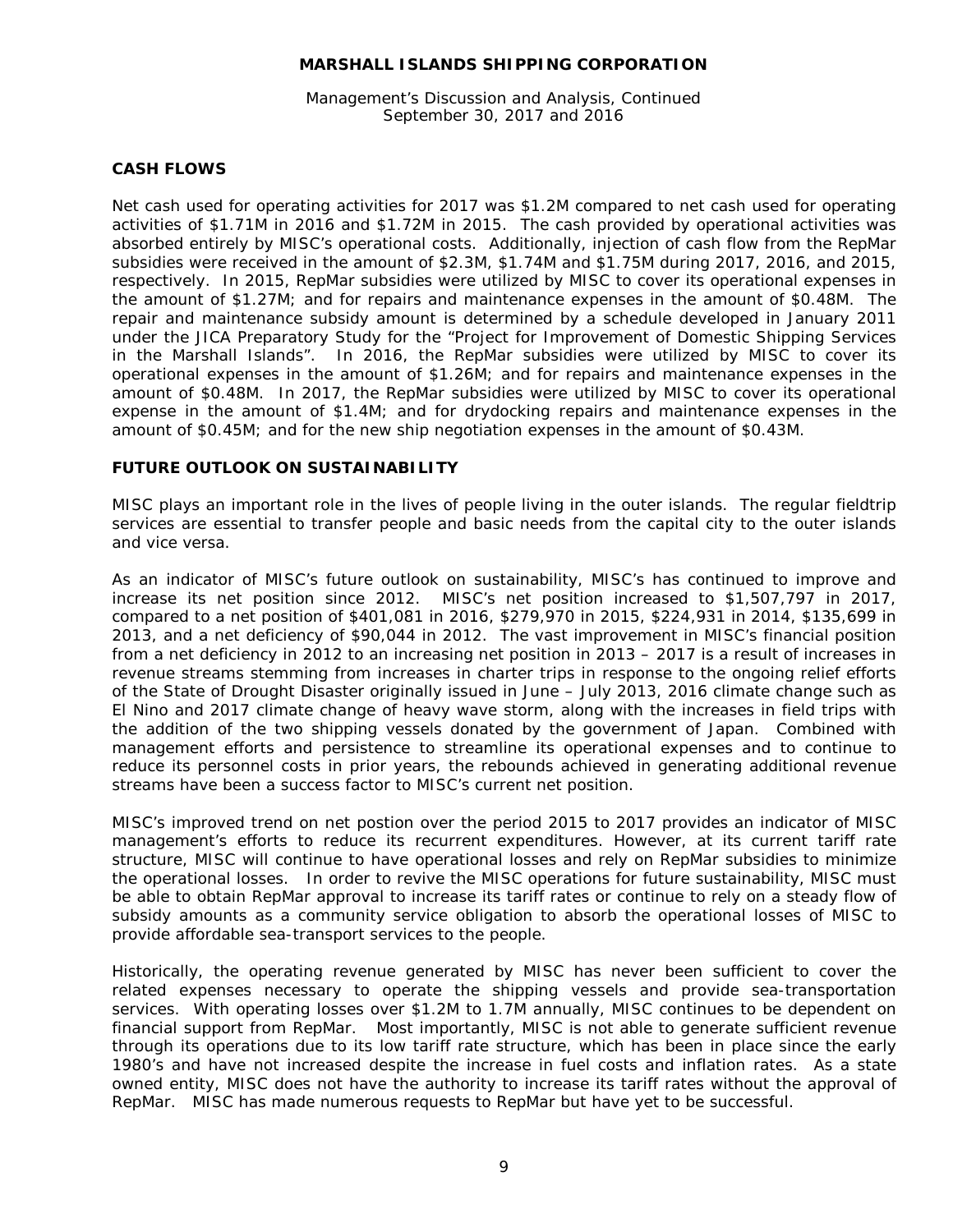Management's Discussion and Analysis, Continued September 30, 2017 and 2016

It is the intention of MISC to continue its lobbying efforts for the authority and flexibility to increase its tariff rates to account for the rising fuel costs and inflation rates. MISC's strategic plan expired in 2015; and will therefore need Technical Assistance to update its three-year strategic plan. In the absence of a tariff rate increase, the state owned enterprise reform act that was passed into Nitijela in September 2015 is a key legislation to support reform efforts for MISC together with all other state own enterprises. With tariff rates likely to remain low, on-going financial support from RepMar will have to continue and may need to increase, as appropriate to satisfy the community service obligation provided by MISC.

The future outlook on sustainability for MISC continues to be threatened by the deteriorating conditions of the shipping vessel. In 2011, RepMar passed the Shipping Vessel Repairs and Maintenance Act (R&M) to ensure that subsidy funding is made available on an annual basis to ensure that major repairs and services are performed regularly and for the procurement of safety equipment. The R&M Act provides a strong position for MISC to continue to advocate for and to receive subsidy for the sole purpose of repairs and maintenance needs of its aging fleet. Without the R&M subsidy, the continued deteriorating conditions of more than half of MISC's shipping fleet will have a negative impact on MISC's ability to provide safe and reliable shipping services.

To summarize, MISC's future outlook on sustainability is dependent but not limited to the following factors:

- Approval from RepMar to increase MISC's tariff rate structure towards full cost recovery;
- Ongoing recipient of RepMar subsidy to support both MISC operations and the Shipping Vessel Repairs and Maintenance Act and New Ship;
- Develop and adhere to an ongoing annual repairs and maintenance schedule;
- Increase the number of vessels in its shipping fleet;
- Explore other grant financing opportunities (i.e. ADB, World Bank, RUS, etc.);
- Continue with budgetary controls to minimize operational expenses where possible;
- Improve financial and operational management reporting and streamline processes:
- Capacity building opportunities for MISC personnel (administration and technical)

## MISC FOCUS IN THE COMING FISCAL YEAR

MISC's focus in the coming fiscal year includes but is not limited to the following:

- MISC, through its Board of Directors, will continue to lobby for the approval from Cabinet to increase the MISC tariff rates.
- Update MISC strategic plan 2016-2019
- With the support of its Board of Directors, MISC will continue to implement and monitor activities laid out in its strategic plan addressing both the operational and financial goals of MISC. The strategic plans include but are not limited to the following:
	- Lobby and seek government and development partner opportunities to finance or cofinance procurement of additional shipping vessels to increase MISC's existing shipping fleet;
	- Seek assistance from donor partners opportunities to finance or co-finance procurement of additional equipment or trucks to improve or streamline loading and unloading processes of the vessels to ensure quicker turn-around of the vessels and improve the efficiency of their transport services.
	- Develop a tariff rate template to incorporate rising cost and fluctuation of fuel and inflation rates;
	- Streamline operational processes (such as stevedoring, field trip scheduling, shipping vessel loading and unloading process to reduce downtime and turn ships around more frequently to increase its services to the outer island);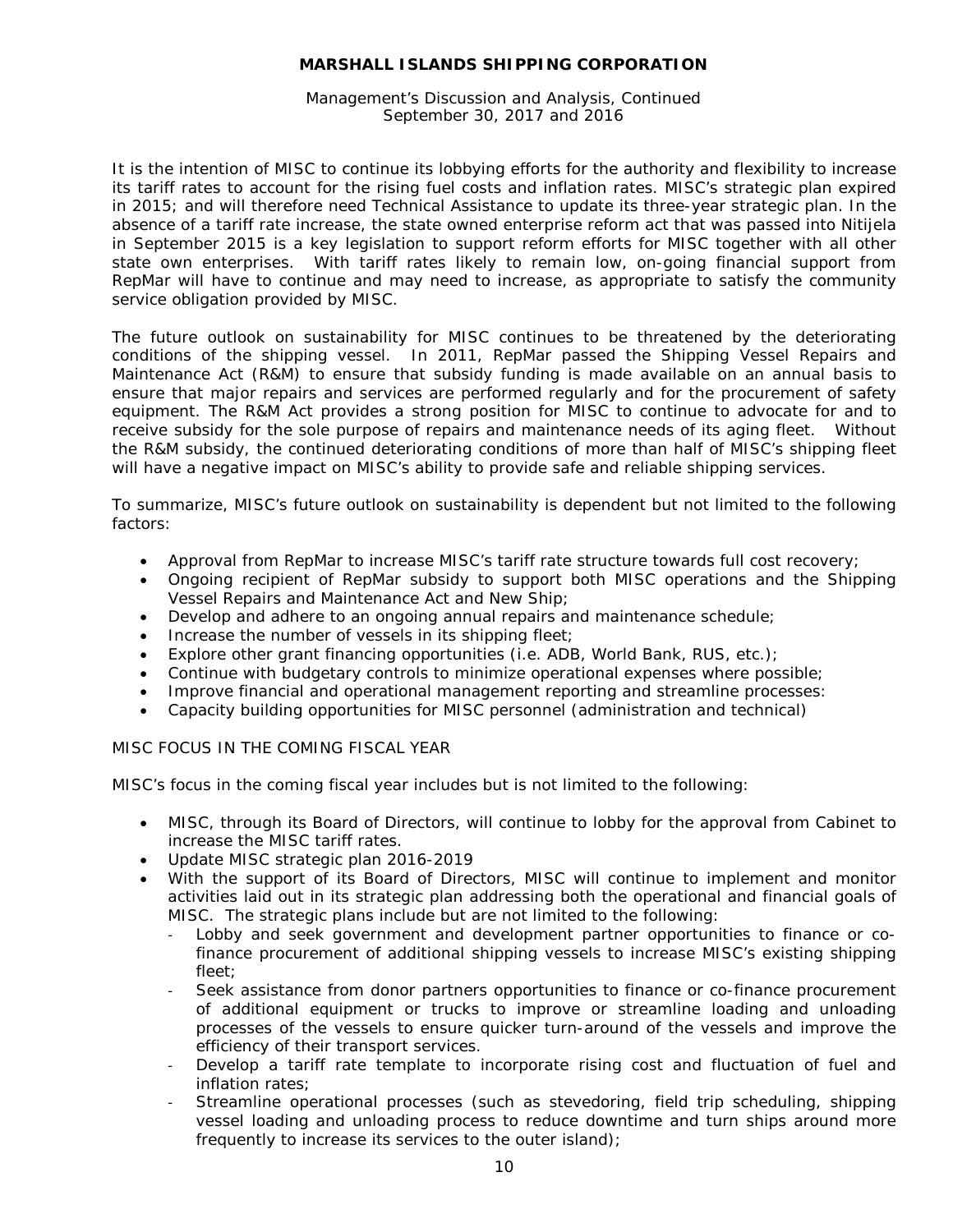Management's Discussion and Analysis, Continued September 30, 2017 and 2016

- Develop and improve management and financial reporting;
- Address capacity building weaknesses and provide or seek opportunities for capacity building; and
- Ensure adherence to the shipping repairs and maintenance schedule.

## ADDITIONAL FINANCIAL INFORMATION

This discussion and analysis is designed to provide MISC's customers and other stakeholders with an overview of the company's operations and financial condition as at 30<sup>th</sup> September 2017. Should the reader have questions regarding the information included in this report, or wish to request additional financial information, please contact the Marshall Islands Shipping Corporation General Manager at P.O. Box 1198, Majuro, Marshall Islands, MH 96960.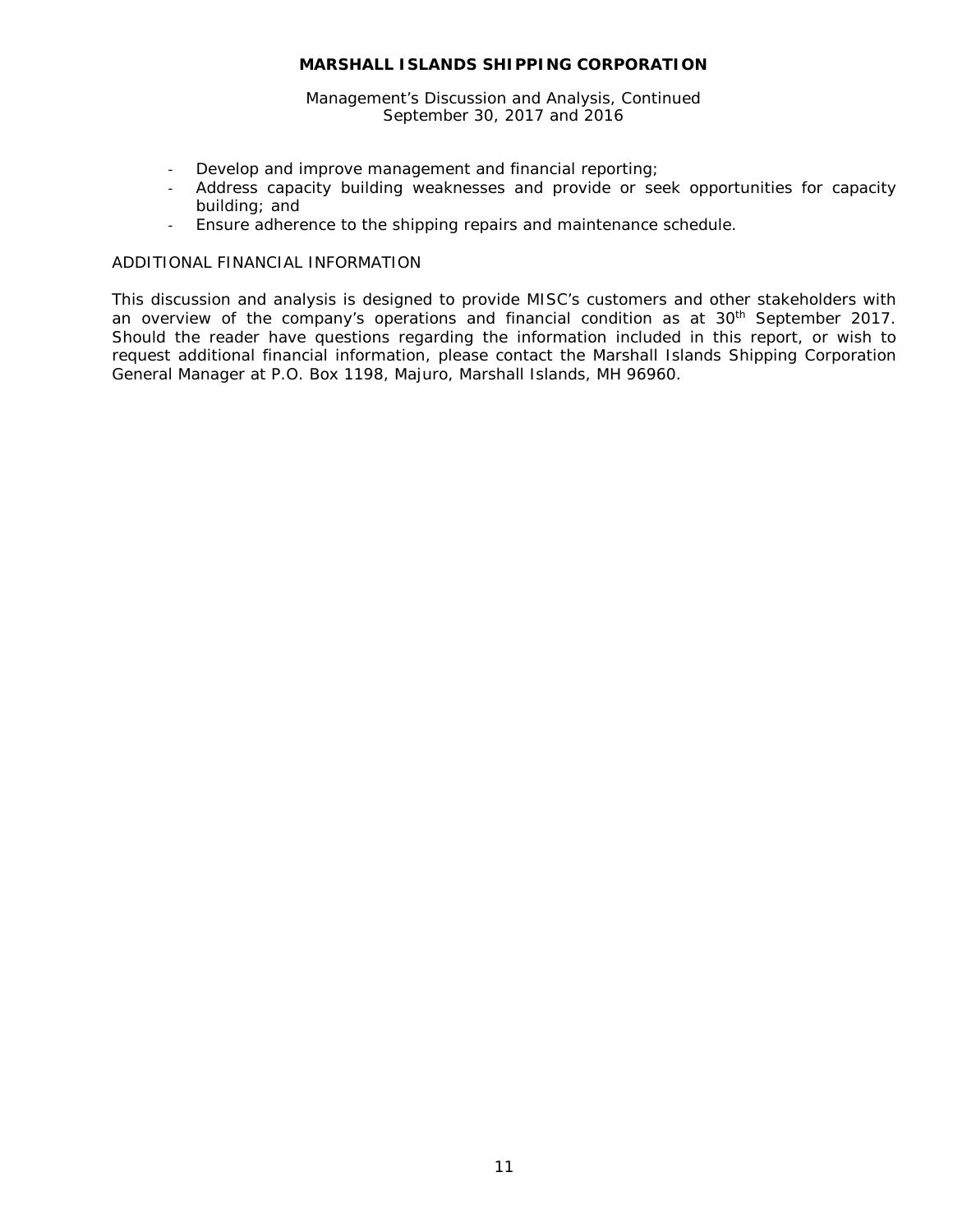# Statements of Net Position September 30, 2017 and 2016

| Current assets:<br>Cash<br>\$<br>1,178,723 \$<br>161,289<br>Receivables:<br>Trade<br>136,922<br>203,792<br>292,627<br><b>Affiliates</b><br>353,714<br>Employees<br>308,943<br>58,234<br>738,492<br>615,740<br>Less allowance for doubtful accounts<br>(385, 422)<br>(439,003)<br>Total receivables, net<br>299,489<br>230,318<br>Inventory<br>3,801<br>7,847<br>Current portion of prepaid drydocking<br>195,083<br>152,541<br>Total current assets<br>1,677,096<br>551,995<br>Noncurrent assets:<br>Prepaid drydocking, net of current portion<br>149,361<br>230,624<br>Equipment, net<br>227,043<br>261,227<br>2,087,684 \$<br>1,009,662<br>S.<br><b>LIABILITIES AND NET POSITION</b><br><b>Current liabilities:</b><br>\$<br>Accounts payable<br>152,783 \$<br>95,475<br>Payable to affiliates<br>384,588<br>395,136<br>Accruals and other liabilities<br>112,516<br>117,970<br><b>Total liabilities</b><br>649,887<br>608,581<br>Commitments and contingencies<br>Net position:<br>Net investment in capital assets<br>261,227<br>227,043<br>Restricted<br>622,418<br>82,047<br>Unrestricted<br>554,152<br>91,991<br>Total net position<br>1,437,797<br>401,081<br>1,009,662<br>\$<br>2,087,684 \$ | <b>ASSETS</b> | 2017 | 2016 |
|--------------------------------------------------------------------------------------------------------------------------------------------------------------------------------------------------------------------------------------------------------------------------------------------------------------------------------------------------------------------------------------------------------------------------------------------------------------------------------------------------------------------------------------------------------------------------------------------------------------------------------------------------------------------------------------------------------------------------------------------------------------------------------------------------------------------------------------------------------------------------------------------------------------------------------------------------------------------------------------------------------------------------------------------------------------------------------------------------------------------------------------------------------------------------------------------------------|---------------|------|------|
|                                                                                                                                                                                                                                                                                                                                                                                                                                                                                                                                                                                                                                                                                                                                                                                                                                                                                                                                                                                                                                                                                                                                                                                                        |               |      |      |
|                                                                                                                                                                                                                                                                                                                                                                                                                                                                                                                                                                                                                                                                                                                                                                                                                                                                                                                                                                                                                                                                                                                                                                                                        |               |      |      |
|                                                                                                                                                                                                                                                                                                                                                                                                                                                                                                                                                                                                                                                                                                                                                                                                                                                                                                                                                                                                                                                                                                                                                                                                        |               |      |      |
|                                                                                                                                                                                                                                                                                                                                                                                                                                                                                                                                                                                                                                                                                                                                                                                                                                                                                                                                                                                                                                                                                                                                                                                                        |               |      |      |
|                                                                                                                                                                                                                                                                                                                                                                                                                                                                                                                                                                                                                                                                                                                                                                                                                                                                                                                                                                                                                                                                                                                                                                                                        |               |      |      |
|                                                                                                                                                                                                                                                                                                                                                                                                                                                                                                                                                                                                                                                                                                                                                                                                                                                                                                                                                                                                                                                                                                                                                                                                        |               |      |      |
|                                                                                                                                                                                                                                                                                                                                                                                                                                                                                                                                                                                                                                                                                                                                                                                                                                                                                                                                                                                                                                                                                                                                                                                                        |               |      |      |
|                                                                                                                                                                                                                                                                                                                                                                                                                                                                                                                                                                                                                                                                                                                                                                                                                                                                                                                                                                                                                                                                                                                                                                                                        |               |      |      |
|                                                                                                                                                                                                                                                                                                                                                                                                                                                                                                                                                                                                                                                                                                                                                                                                                                                                                                                                                                                                                                                                                                                                                                                                        |               |      |      |
|                                                                                                                                                                                                                                                                                                                                                                                                                                                                                                                                                                                                                                                                                                                                                                                                                                                                                                                                                                                                                                                                                                                                                                                                        |               |      |      |
|                                                                                                                                                                                                                                                                                                                                                                                                                                                                                                                                                                                                                                                                                                                                                                                                                                                                                                                                                                                                                                                                                                                                                                                                        |               |      |      |
|                                                                                                                                                                                                                                                                                                                                                                                                                                                                                                                                                                                                                                                                                                                                                                                                                                                                                                                                                                                                                                                                                                                                                                                                        |               |      |      |
|                                                                                                                                                                                                                                                                                                                                                                                                                                                                                                                                                                                                                                                                                                                                                                                                                                                                                                                                                                                                                                                                                                                                                                                                        |               |      |      |
|                                                                                                                                                                                                                                                                                                                                                                                                                                                                                                                                                                                                                                                                                                                                                                                                                                                                                                                                                                                                                                                                                                                                                                                                        |               |      |      |
|                                                                                                                                                                                                                                                                                                                                                                                                                                                                                                                                                                                                                                                                                                                                                                                                                                                                                                                                                                                                                                                                                                                                                                                                        |               |      |      |
|                                                                                                                                                                                                                                                                                                                                                                                                                                                                                                                                                                                                                                                                                                                                                                                                                                                                                                                                                                                                                                                                                                                                                                                                        |               |      |      |
|                                                                                                                                                                                                                                                                                                                                                                                                                                                                                                                                                                                                                                                                                                                                                                                                                                                                                                                                                                                                                                                                                                                                                                                                        |               |      |      |
|                                                                                                                                                                                                                                                                                                                                                                                                                                                                                                                                                                                                                                                                                                                                                                                                                                                                                                                                                                                                                                                                                                                                                                                                        |               |      |      |
|                                                                                                                                                                                                                                                                                                                                                                                                                                                                                                                                                                                                                                                                                                                                                                                                                                                                                                                                                                                                                                                                                                                                                                                                        |               |      |      |
|                                                                                                                                                                                                                                                                                                                                                                                                                                                                                                                                                                                                                                                                                                                                                                                                                                                                                                                                                                                                                                                                                                                                                                                                        |               |      |      |
|                                                                                                                                                                                                                                                                                                                                                                                                                                                                                                                                                                                                                                                                                                                                                                                                                                                                                                                                                                                                                                                                                                                                                                                                        |               |      |      |
|                                                                                                                                                                                                                                                                                                                                                                                                                                                                                                                                                                                                                                                                                                                                                                                                                                                                                                                                                                                                                                                                                                                                                                                                        |               |      |      |
|                                                                                                                                                                                                                                                                                                                                                                                                                                                                                                                                                                                                                                                                                                                                                                                                                                                                                                                                                                                                                                                                                                                                                                                                        |               |      |      |
|                                                                                                                                                                                                                                                                                                                                                                                                                                                                                                                                                                                                                                                                                                                                                                                                                                                                                                                                                                                                                                                                                                                                                                                                        |               |      |      |
|                                                                                                                                                                                                                                                                                                                                                                                                                                                                                                                                                                                                                                                                                                                                                                                                                                                                                                                                                                                                                                                                                                                                                                                                        |               |      |      |
|                                                                                                                                                                                                                                                                                                                                                                                                                                                                                                                                                                                                                                                                                                                                                                                                                                                                                                                                                                                                                                                                                                                                                                                                        |               |      |      |
|                                                                                                                                                                                                                                                                                                                                                                                                                                                                                                                                                                                                                                                                                                                                                                                                                                                                                                                                                                                                                                                                                                                                                                                                        |               |      |      |
|                                                                                                                                                                                                                                                                                                                                                                                                                                                                                                                                                                                                                                                                                                                                                                                                                                                                                                                                                                                                                                                                                                                                                                                                        |               |      |      |
|                                                                                                                                                                                                                                                                                                                                                                                                                                                                                                                                                                                                                                                                                                                                                                                                                                                                                                                                                                                                                                                                                                                                                                                                        |               |      |      |

See accompanying notes to financial statements.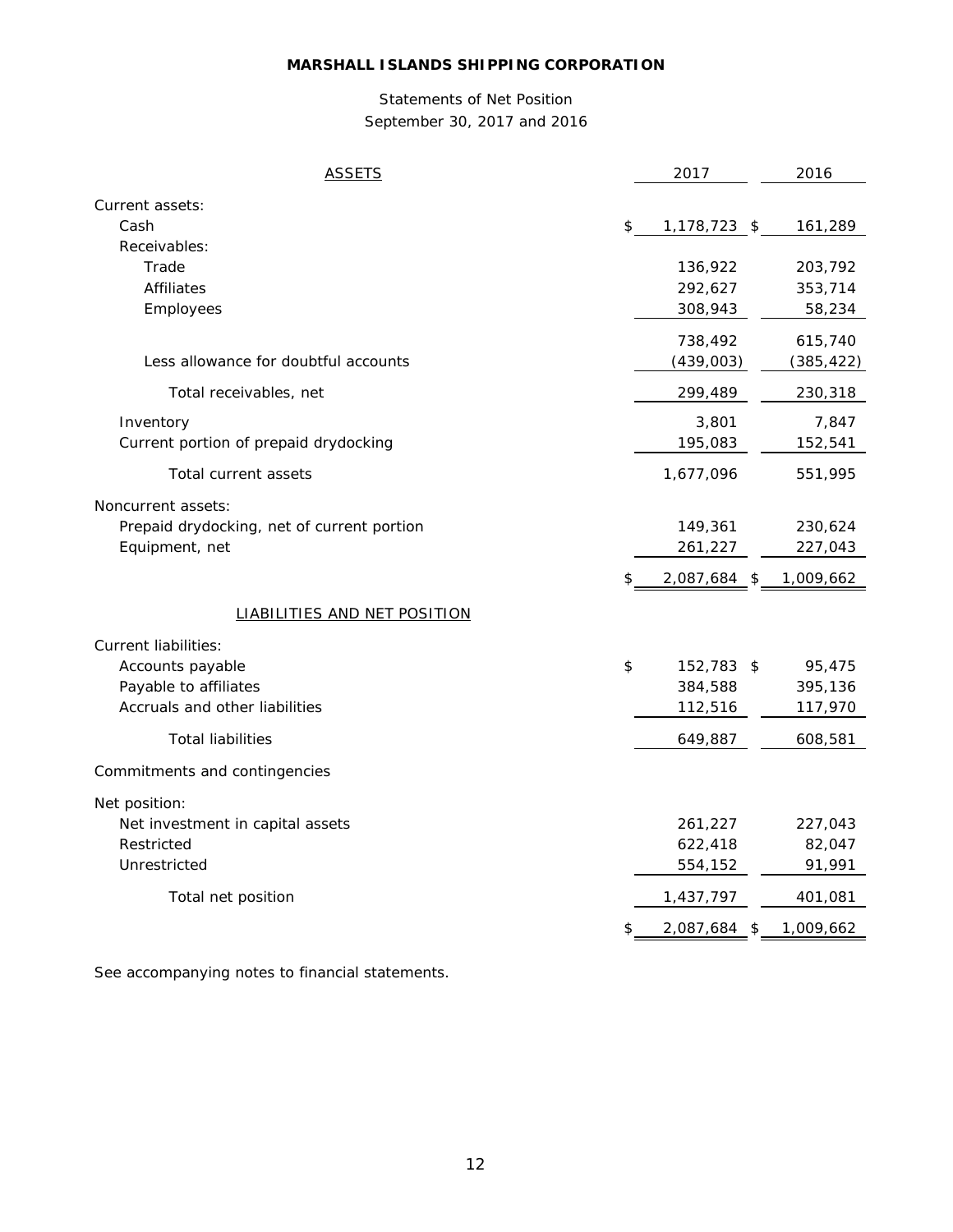# Statements of Revenues, Expenses and Changes in Net Position Years Ended September 30, 2017 and 2016

| Operating revenues:<br>908,070 \$<br>Charter<br>\$<br>690,070<br>575,407<br>493,278<br>Cargo<br>131,607<br>Fuel and other sales<br>1,860<br>96,242<br>62,791<br>Passenger<br>Ship sales<br>54,141<br>181,249<br>Copra fee<br>33,108<br>31,615<br>1,798,575<br>1,460,863<br>Total operating revenues<br>Provision for bad debts<br>(53, 581)<br>(133, 740)<br>1,744,994<br>1,327,123<br>Net operating revenues<br>Operating expenses:<br>Salaries, wages and benefits<br>1,234,594<br>1,075,139<br>Petroleum, oil and lube<br>873,612<br>573,152<br>233,141<br>Material and supplies<br>474,021<br>183,477<br>68,748<br>Drydock expense<br>Foodstuffs<br>175,240<br>261,005<br>77,204<br>Travel and entertainment<br>66,326<br>61,340<br>Depreciation<br>94,478<br>Rent<br>44,553<br>63,170<br>35,520<br>Cost of goods sold<br>133,160<br>Professional fees<br>21,467<br>9,868<br><b>Utilities</b><br>18,002<br>18,454<br>Communications<br>11,999<br>12,049<br>Contributions<br>7,280<br>16,425<br>2,500<br>Freight<br>25,873<br>Miscellaneous<br>50,620<br>56,735<br>Total operating expenses<br>3,030,549<br>2,948,603<br>(1,621,480)<br>Operating loss<br>(1, 285, 555)<br>Nonoperating revenues (expenses):<br>1,894,720<br>Operating subsidies<br>1,737,237<br>Gain (loss) on disposal of fixed asset<br>5,354<br>(7, 449)<br>1,742,591<br>Nonoperating revenues<br>1,887,271<br>Capital contributions<br>435,000<br>Change in net position<br>1,036,716<br>121,111<br>279,970<br>Net position at beginning of year<br>401,081<br>Net position at end of year<br>$1,437,797$ \$<br>401,081<br>\$ | 2017 | 2016 |
|-------------------------------------------------------------------------------------------------------------------------------------------------------------------------------------------------------------------------------------------------------------------------------------------------------------------------------------------------------------------------------------------------------------------------------------------------------------------------------------------------------------------------------------------------------------------------------------------------------------------------------------------------------------------------------------------------------------------------------------------------------------------------------------------------------------------------------------------------------------------------------------------------------------------------------------------------------------------------------------------------------------------------------------------------------------------------------------------------------------------------------------------------------------------------------------------------------------------------------------------------------------------------------------------------------------------------------------------------------------------------------------------------------------------------------------------------------------------------------------------------------------------------------------------------------------------------------------------------------|------|------|
|                                                                                                                                                                                                                                                                                                                                                                                                                                                                                                                                                                                                                                                                                                                                                                                                                                                                                                                                                                                                                                                                                                                                                                                                                                                                                                                                                                                                                                                                                                                                                                                                       |      |      |
|                                                                                                                                                                                                                                                                                                                                                                                                                                                                                                                                                                                                                                                                                                                                                                                                                                                                                                                                                                                                                                                                                                                                                                                                                                                                                                                                                                                                                                                                                                                                                                                                       |      |      |
|                                                                                                                                                                                                                                                                                                                                                                                                                                                                                                                                                                                                                                                                                                                                                                                                                                                                                                                                                                                                                                                                                                                                                                                                                                                                                                                                                                                                                                                                                                                                                                                                       |      |      |
|                                                                                                                                                                                                                                                                                                                                                                                                                                                                                                                                                                                                                                                                                                                                                                                                                                                                                                                                                                                                                                                                                                                                                                                                                                                                                                                                                                                                                                                                                                                                                                                                       |      |      |
|                                                                                                                                                                                                                                                                                                                                                                                                                                                                                                                                                                                                                                                                                                                                                                                                                                                                                                                                                                                                                                                                                                                                                                                                                                                                                                                                                                                                                                                                                                                                                                                                       |      |      |
|                                                                                                                                                                                                                                                                                                                                                                                                                                                                                                                                                                                                                                                                                                                                                                                                                                                                                                                                                                                                                                                                                                                                                                                                                                                                                                                                                                                                                                                                                                                                                                                                       |      |      |
|                                                                                                                                                                                                                                                                                                                                                                                                                                                                                                                                                                                                                                                                                                                                                                                                                                                                                                                                                                                                                                                                                                                                                                                                                                                                                                                                                                                                                                                                                                                                                                                                       |      |      |
|                                                                                                                                                                                                                                                                                                                                                                                                                                                                                                                                                                                                                                                                                                                                                                                                                                                                                                                                                                                                                                                                                                                                                                                                                                                                                                                                                                                                                                                                                                                                                                                                       |      |      |
|                                                                                                                                                                                                                                                                                                                                                                                                                                                                                                                                                                                                                                                                                                                                                                                                                                                                                                                                                                                                                                                                                                                                                                                                                                                                                                                                                                                                                                                                                                                                                                                                       |      |      |
|                                                                                                                                                                                                                                                                                                                                                                                                                                                                                                                                                                                                                                                                                                                                                                                                                                                                                                                                                                                                                                                                                                                                                                                                                                                                                                                                                                                                                                                                                                                                                                                                       |      |      |
|                                                                                                                                                                                                                                                                                                                                                                                                                                                                                                                                                                                                                                                                                                                                                                                                                                                                                                                                                                                                                                                                                                                                                                                                                                                                                                                                                                                                                                                                                                                                                                                                       |      |      |
|                                                                                                                                                                                                                                                                                                                                                                                                                                                                                                                                                                                                                                                                                                                                                                                                                                                                                                                                                                                                                                                                                                                                                                                                                                                                                                                                                                                                                                                                                                                                                                                                       |      |      |
|                                                                                                                                                                                                                                                                                                                                                                                                                                                                                                                                                                                                                                                                                                                                                                                                                                                                                                                                                                                                                                                                                                                                                                                                                                                                                                                                                                                                                                                                                                                                                                                                       |      |      |
|                                                                                                                                                                                                                                                                                                                                                                                                                                                                                                                                                                                                                                                                                                                                                                                                                                                                                                                                                                                                                                                                                                                                                                                                                                                                                                                                                                                                                                                                                                                                                                                                       |      |      |
|                                                                                                                                                                                                                                                                                                                                                                                                                                                                                                                                                                                                                                                                                                                                                                                                                                                                                                                                                                                                                                                                                                                                                                                                                                                                                                                                                                                                                                                                                                                                                                                                       |      |      |
|                                                                                                                                                                                                                                                                                                                                                                                                                                                                                                                                                                                                                                                                                                                                                                                                                                                                                                                                                                                                                                                                                                                                                                                                                                                                                                                                                                                                                                                                                                                                                                                                       |      |      |
|                                                                                                                                                                                                                                                                                                                                                                                                                                                                                                                                                                                                                                                                                                                                                                                                                                                                                                                                                                                                                                                                                                                                                                                                                                                                                                                                                                                                                                                                                                                                                                                                       |      |      |
|                                                                                                                                                                                                                                                                                                                                                                                                                                                                                                                                                                                                                                                                                                                                                                                                                                                                                                                                                                                                                                                                                                                                                                                                                                                                                                                                                                                                                                                                                                                                                                                                       |      |      |
|                                                                                                                                                                                                                                                                                                                                                                                                                                                                                                                                                                                                                                                                                                                                                                                                                                                                                                                                                                                                                                                                                                                                                                                                                                                                                                                                                                                                                                                                                                                                                                                                       |      |      |
|                                                                                                                                                                                                                                                                                                                                                                                                                                                                                                                                                                                                                                                                                                                                                                                                                                                                                                                                                                                                                                                                                                                                                                                                                                                                                                                                                                                                                                                                                                                                                                                                       |      |      |
|                                                                                                                                                                                                                                                                                                                                                                                                                                                                                                                                                                                                                                                                                                                                                                                                                                                                                                                                                                                                                                                                                                                                                                                                                                                                                                                                                                                                                                                                                                                                                                                                       |      |      |
|                                                                                                                                                                                                                                                                                                                                                                                                                                                                                                                                                                                                                                                                                                                                                                                                                                                                                                                                                                                                                                                                                                                                                                                                                                                                                                                                                                                                                                                                                                                                                                                                       |      |      |
|                                                                                                                                                                                                                                                                                                                                                                                                                                                                                                                                                                                                                                                                                                                                                                                                                                                                                                                                                                                                                                                                                                                                                                                                                                                                                                                                                                                                                                                                                                                                                                                                       |      |      |
|                                                                                                                                                                                                                                                                                                                                                                                                                                                                                                                                                                                                                                                                                                                                                                                                                                                                                                                                                                                                                                                                                                                                                                                                                                                                                                                                                                                                                                                                                                                                                                                                       |      |      |
|                                                                                                                                                                                                                                                                                                                                                                                                                                                                                                                                                                                                                                                                                                                                                                                                                                                                                                                                                                                                                                                                                                                                                                                                                                                                                                                                                                                                                                                                                                                                                                                                       |      |      |
|                                                                                                                                                                                                                                                                                                                                                                                                                                                                                                                                                                                                                                                                                                                                                                                                                                                                                                                                                                                                                                                                                                                                                                                                                                                                                                                                                                                                                                                                                                                                                                                                       |      |      |
|                                                                                                                                                                                                                                                                                                                                                                                                                                                                                                                                                                                                                                                                                                                                                                                                                                                                                                                                                                                                                                                                                                                                                                                                                                                                                                                                                                                                                                                                                                                                                                                                       |      |      |
|                                                                                                                                                                                                                                                                                                                                                                                                                                                                                                                                                                                                                                                                                                                                                                                                                                                                                                                                                                                                                                                                                                                                                                                                                                                                                                                                                                                                                                                                                                                                                                                                       |      |      |
|                                                                                                                                                                                                                                                                                                                                                                                                                                                                                                                                                                                                                                                                                                                                                                                                                                                                                                                                                                                                                                                                                                                                                                                                                                                                                                                                                                                                                                                                                                                                                                                                       |      |      |
|                                                                                                                                                                                                                                                                                                                                                                                                                                                                                                                                                                                                                                                                                                                                                                                                                                                                                                                                                                                                                                                                                                                                                                                                                                                                                                                                                                                                                                                                                                                                                                                                       |      |      |
|                                                                                                                                                                                                                                                                                                                                                                                                                                                                                                                                                                                                                                                                                                                                                                                                                                                                                                                                                                                                                                                                                                                                                                                                                                                                                                                                                                                                                                                                                                                                                                                                       |      |      |
|                                                                                                                                                                                                                                                                                                                                                                                                                                                                                                                                                                                                                                                                                                                                                                                                                                                                                                                                                                                                                                                                                                                                                                                                                                                                                                                                                                                                                                                                                                                                                                                                       |      |      |
|                                                                                                                                                                                                                                                                                                                                                                                                                                                                                                                                                                                                                                                                                                                                                                                                                                                                                                                                                                                                                                                                                                                                                                                                                                                                                                                                                                                                                                                                                                                                                                                                       |      |      |
|                                                                                                                                                                                                                                                                                                                                                                                                                                                                                                                                                                                                                                                                                                                                                                                                                                                                                                                                                                                                                                                                                                                                                                                                                                                                                                                                                                                                                                                                                                                                                                                                       |      |      |
|                                                                                                                                                                                                                                                                                                                                                                                                                                                                                                                                                                                                                                                                                                                                                                                                                                                                                                                                                                                                                                                                                                                                                                                                                                                                                                                                                                                                                                                                                                                                                                                                       |      |      |
|                                                                                                                                                                                                                                                                                                                                                                                                                                                                                                                                                                                                                                                                                                                                                                                                                                                                                                                                                                                                                                                                                                                                                                                                                                                                                                                                                                                                                                                                                                                                                                                                       |      |      |

See accompanying notes to financial statements.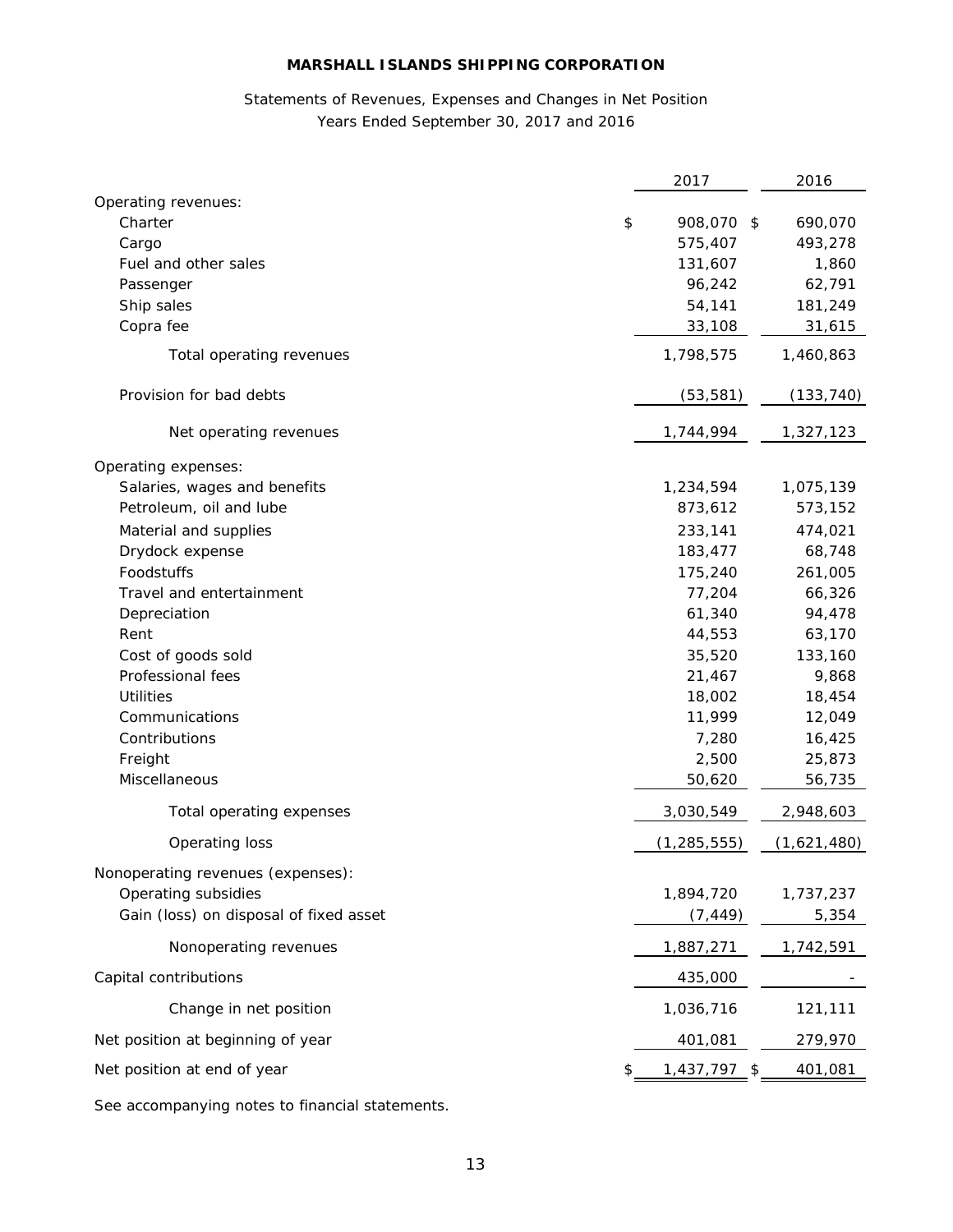# Statements of Cash Flows

Years Ended September 30, 2017 and 2016

|                                                                                                                                                                       | 2017                                                              | 2016                                                       |
|-----------------------------------------------------------------------------------------------------------------------------------------------------------------------|-------------------------------------------------------------------|------------------------------------------------------------|
| Cash flows from operating activities:<br>Cash received from customers<br>Cash payments to suppliers for goods and services<br>Cash payments to employees for services | \$<br>1,675,825 \$<br>(1,645,088)<br>(1, 240, 048)                | 1,278,558<br>(1,888,815)<br>(1, 102, 421)                  |
| Net cash used for operating activities                                                                                                                                | (1, 209, 311)                                                     | (1, 712, 678)                                              |
| Cash flows from noncapital financing activities:<br>RepMar subsidy received                                                                                           | 1,894,720                                                         | 1,737,237                                                  |
| Cash flows from capital and related financing activities:<br>Acquisition of capital assets<br>Capital contributions received<br>Sale of capital assets                | (122, 738)<br>435,000<br>19,763                                   | (112, 299)<br>34,606                                       |
| Net cash cash provided by (used for) capital and related<br>financing activities                                                                                      | 332,025                                                           | (77, 693)                                                  |
| Net change in cash                                                                                                                                                    | 1,017,434                                                         | (53, 134)                                                  |
| Cash at beginning of year                                                                                                                                             | 161,289                                                           | 214,423                                                    |
| Cash at end of year                                                                                                                                                   | \$<br>1,178,723<br>- \$                                           | 161,289                                                    |
| Reconciliation of operating loss to net cash used for<br>operating activities:<br>Operating loss<br>Adjustments to reconcile operating loss to net cash               | \$<br>$(1, 285, 555)$ \$                                          | (1,621,480)                                                |
| used for operating activities:<br>Depreciation<br>Provision for bad debts<br>(Increase) decrease in assets:<br>Receivables:                                           | 61,340<br>53,581                                                  | 94,478<br>133,740                                          |
| Affiliates<br>Trade<br>Employees<br>Inventory<br>Prepayments<br>Increase (decrease) in liabilities:                                                                   | 61,088<br>66,871<br>(250, 709)<br>4,046<br>38,721                 | (130, 686)<br>(36,688)<br>(14, 931)<br>9,961<br>(290, 432) |
| Accounts payable<br>Payable to affiliates<br>Accruals and other liabilities<br>Net cash used for operating activities                                                 | 57,308<br>(10, 548)<br>(5, 454)<br>$(1,209,311)$ \$ $(1,712,678)$ | 26,463<br>118,572<br>(1,675)                               |
|                                                                                                                                                                       |                                                                   |                                                            |

See accompanying notes to financial statements.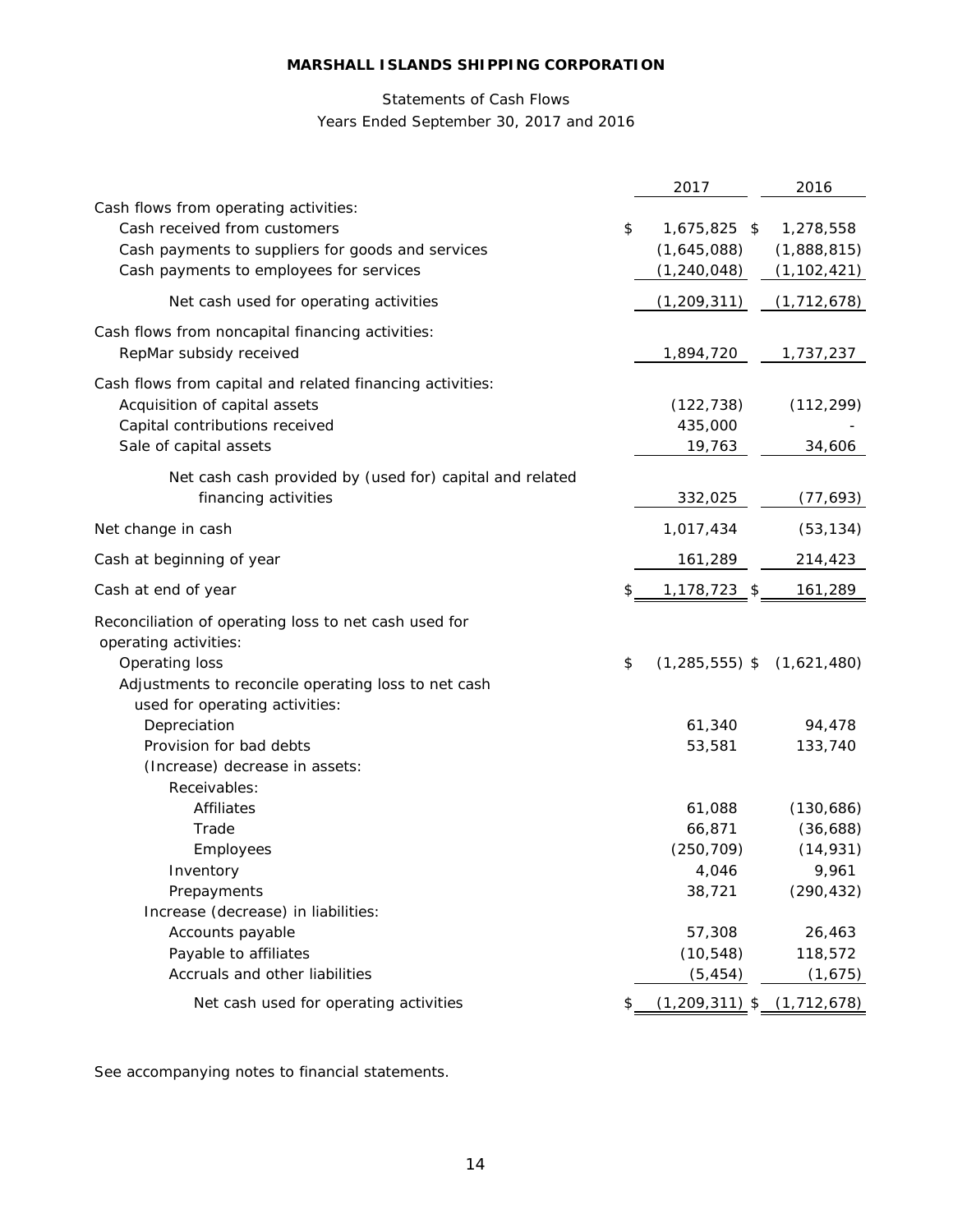Notes to Financial Statements September 30, 2017 and 2016

#### (1) Organization

The Marshall Islands Shipping Corporation (MISC), a component unit of the Republic of the Marshall Islands (RepMar), was created under Public Law 2005-41, the Marshall Islands Shipping Corporation Act, 2004. MISC was established to manage and operate RepMar's shipping vessels. MISC's principal line of business is to provide sea transportation services; to carry on business as ship owners; and to build and maintain ships and vessels.

MISC is governed by a five-member Board of Directors appointed by the Cabinet of RepMar.

MISC's financial statements are incorporated into the financial statements of RepMar as a component unit.

#### (2) Summary of Significant Accounting Policies

The accounting policies of MISC conform to accounting principles generally accepted in the United States of America (GAAP), as applicable to governmental entities, specifically proprietary funds.

GASB Statement No. 34, *Basic Financial Statements - and Management's Discussion and Analysis - for State and Local Governments*, as amended by GASB Statement No. 37, *Basic Financial Statements - and Management's Discussion and Analysis - for State and Local Governments: Omnibus*, GASB Statement No. 38, *Certain Financial Statement Note Disclosures*, and GASB Statement No. 61, *The Financial Reporting Entity: Omnibus – an amendment of GASB Statements No. 14 and 34,* establish financial reporting standards for governmental entities which require that management's discussion and analysis of the financial activities be included with the basic financial statements and notes and modifies certain other financial statement disclosure requirements.

To conform to the requirements of GASB Statement No. 34, equity is presented in the following net position categories:

- Net investment in capital assets capital assets, net of accumulated depreciation, plus construction or improvement of those assets.
- Restricted net position that is constrained for specific purposes which are externally imposed by providers, such as creditors or amounts constrained due to constitutional provisions or enabling legislation. At September 30, 2017 and 2016, MISC has restricted net position of \$622,418 and \$82,047, respectively, relating to unexpended contributions from RepMar for dry-docking and vessel purchase.
- Unrestricted net position that is not subject to externally imposed stipulations. Unrestricted net position may be designated for specific purposes by action of management or the Board of Directors or may otherwise be limited by contractual agreements with outside parties.

#### Basis of Accounting

Proprietary funds are accounted for on a flow of economic resources measurement focus. With this measurement focus, all assets and deferred outflows of resources, and liabilities and deferred inflows of resources associated with the operation of the fund are included in the statement of net position. Proprietary fund operating statements present increases and decreases in net position. The accrual basis of accounting is utilized by proprietary funds. Under this method, revenues are recorded when earned and expenses are recorded at the time liabilities are incurred. MISC considers revenues and costs that are directly related to operations of shipping vessels to be operating revenues and expenses. Revenues and expenses related to financing and other activities are reflected as nonoperating.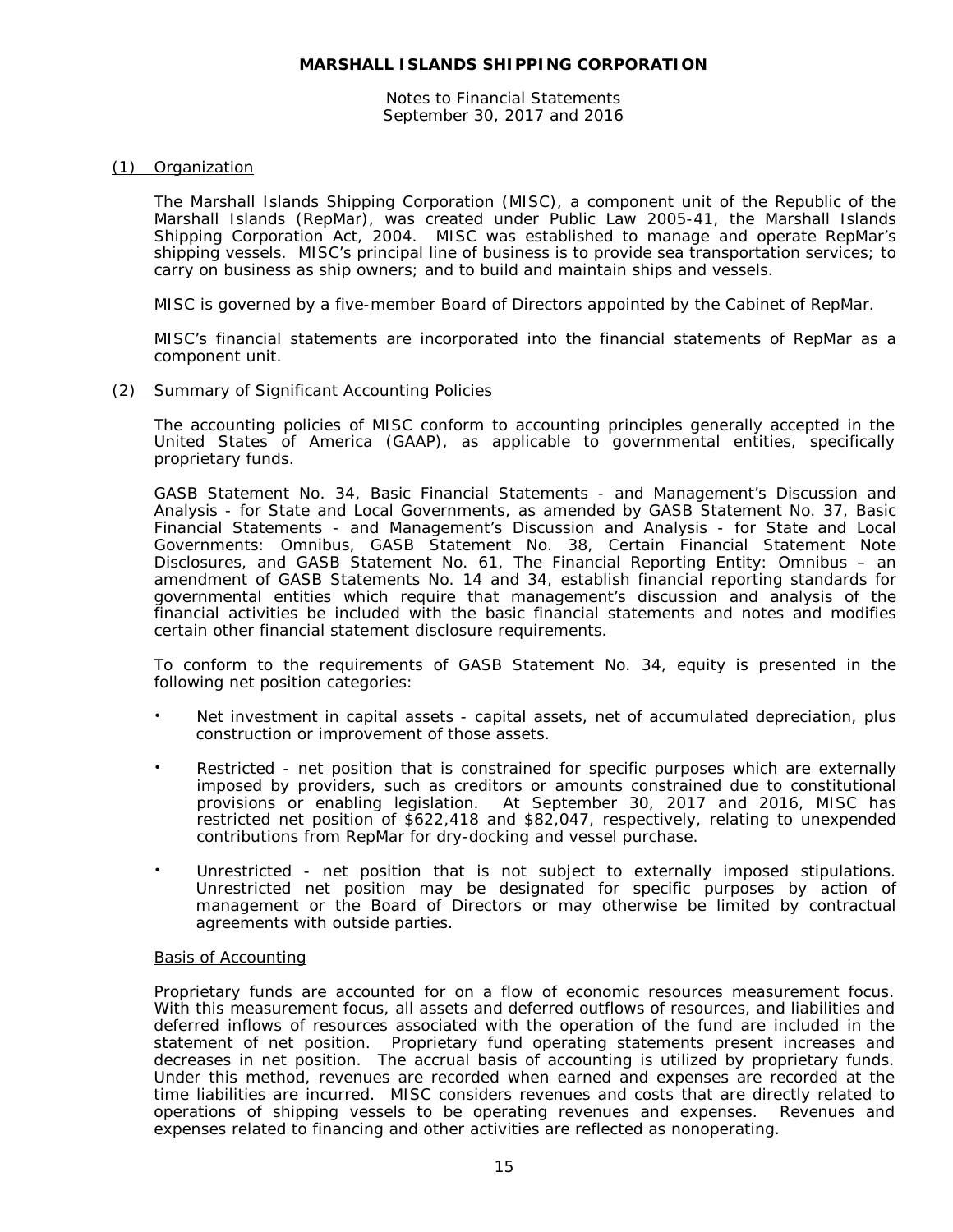#### Notes to Financial Statements September 30, 2017 and 2016

## (2) Summary of Significant Accounting Policies, Continued

#### Cash

Custodial credit risk is the risk that in the event of a bank failure, MISC's deposits may not be returned to it. Such deposits are not covered by depository insurance and are either uncollateralized or collateralized with securities held by the pledging financial institution or held by the pledging financial institution but not in the depositor-government's name. MISC does not have a deposit policy for custodial credit risk.

For purposes of the statements of net position and cash flows, cash is defined as cash on hand and cash held in demand accounts. As of September 30, 2017 and 2016, the carrying amount of cash was \$1,178,723 and \$161,289, respectively, and the corresponding bank balances were \$1,202,452 and \$220,791, respectively, which were maintained in a financial institution subject to Federal Deposit Insurance Corporation (FDIC) insurance. As of September 30, 2017 and 2016, bank deposits in the amount of \$250,000 and \$220,791, respectively, were FDIC insured. MISC does not require collateralization of its cash deposits; therefore, deposit levels in excess of FDIC insurance coverage are uncollateralized. Accordingly, these deposits are exposed to custodial credit risk.

#### **Receivables**

All receivables are uncollateralized and are due from affiliates or customers, located within the Republic of the Marshall Islands. The allowance for doubtful accounts is stated at an amount which management believes will be adequate to absorb possible losses on accounts receivable that may become uncollectible based on evaluation of the collectability of these accounts. The allowance is established through a provision for bad debts charged to expense.

#### Inventory

Inventory consists of items purchased for resale (on the ships) during outer islands voyages. Inventory is valued at the lower of cost (moving average) or market value (net realized value).

#### Deferred Dry-dock Expenditures

Dry-dock expenditures have been recognized as an asset when the recognition criteria were met. The recognition is made when the dry-docking has been performed and is amortized over the period until the next scheduled dry-docking usually 2 to 3 years. Any remaining carrying amount of the cost of the previous inspection is de-recognized. Ordinary repairs and maintenance expenses are charged to the income statement during the financial period in which they are incurred.

#### Equipment

MISC has not adopted a formal capitalization policy for equipment; however, items with a cost that equals or exceeds \$1,000 are generally capitalized. Depreciation is calculated using the straight-line method based on the estimated useful lives of the respective assets. The estimated useful lives of these assets are 5 years.

# Deferred Outflows of Resources

In addition to assets, the statement of net position will sometimes report a separate section for deferred outflows of resources. This separate financial statement element represents a consumption of net position that applies to a future period and so will not be recognized as an outflow of resources (deduction of net position) until then. MISC has no items that qualify for reporting in this category.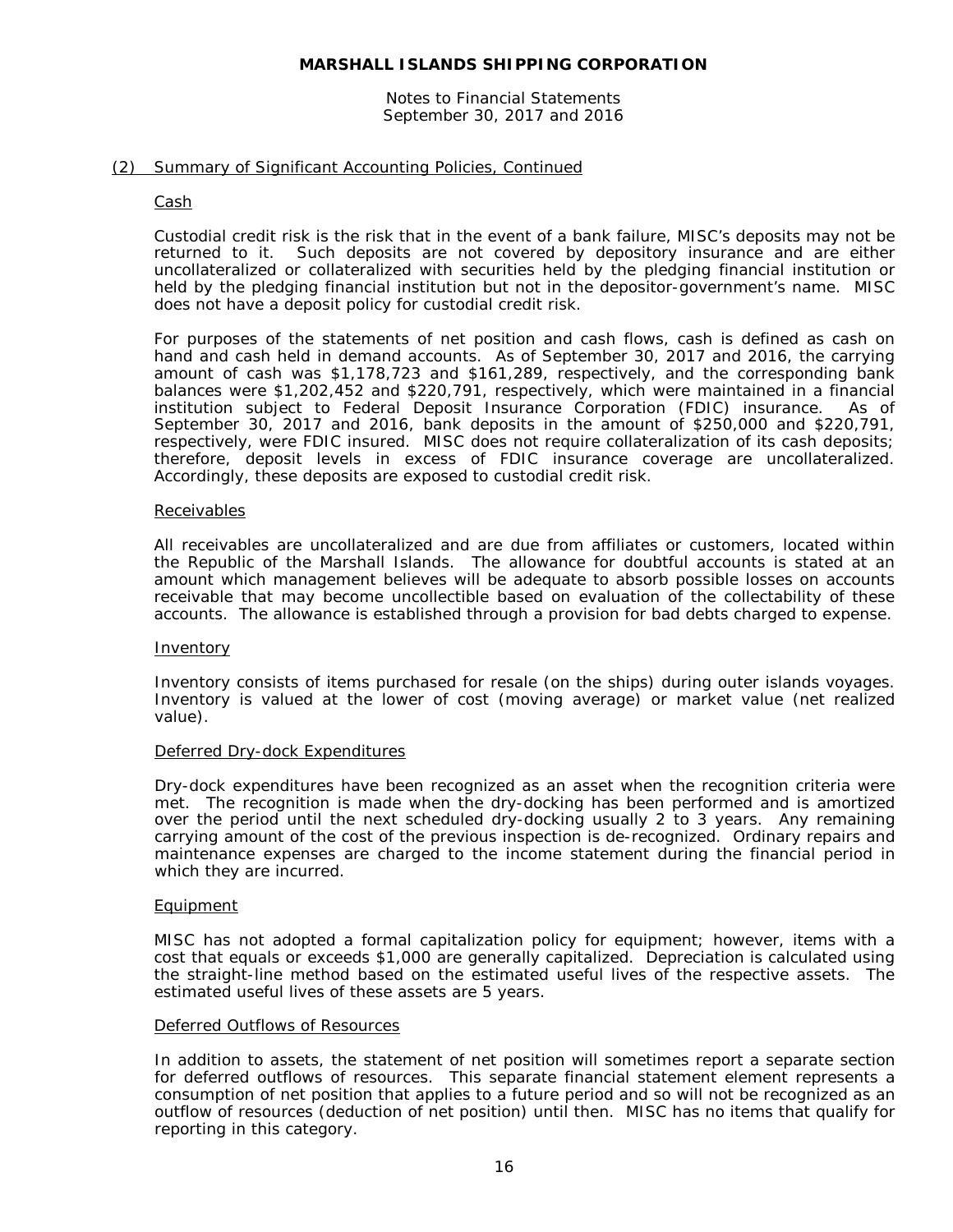Notes to Financial Statements September 30, 2017 and 2016

#### (2) Summary of Significant Accounting Policies, Continued

#### Taxes

Corporate profits are not subject to income tax in the Republic of the Marshall Islands. The Government of the Republic of the Marshall Islands imposes a gross receipts tax of 3% on revenues. MISC is specifically exempt from this tax.

#### Compensated Absences

Vested or accumulated vacation leave is recorded as an expense and liability as the benefits accrue to employees. No liability is recorded for non-vesting accumulating rights to receive sick pay benefits. As of September 30, 2017 and 2016, the accumulated vacation leave liability totals \$65,054 and \$70,465, respectively, and is included within the statements of net position as accruals and other liabilities.

#### Deferred Inflows of Resources

In addition to liabilities, the statement of net position will sometimes report a separate section for deferred inflows of resources. This separate financial statement element This separate financial statement element represents an acquisition of net position that applies to a future period and so will not be recognized as an inflow of resources (additions to net position) until then. MISC has no items that qualify for reporting in this category.

#### Revenue Recognition

Cargo, charter and passenger revenue are recognized when the transportation is provided. Other components of other operating revenue are recognized as revenue when the related goods and services are provided.

#### Estimates

The preparation of financial statements in accordance with GAAP requires management to make estimates and assumptions that affect the reported amounts of assets and deferred outflows of resources, liabilities and deferred inflows of resources, and disclosure of contingent assets and liabilities at the date of the financial statements and the reported amounts of revenues and expenses during the reporting period. Actual results could differ from those estimates.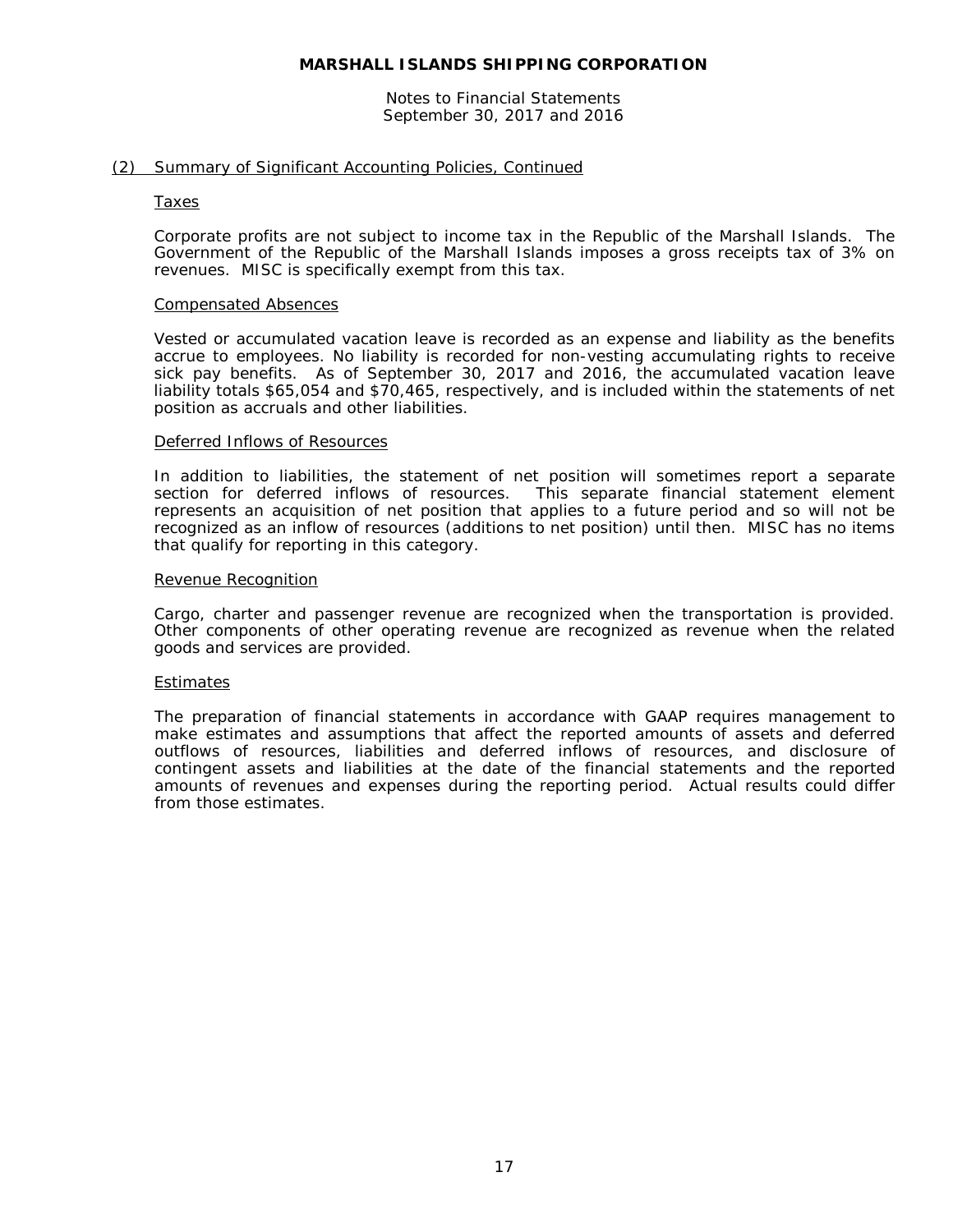Notes to Financial Statements September 30, 2017 and 2016

#### (2) Summary of Significant Accounting Policies, Continued

#### New Accounting Standards

During the year ended September 30, 2017, MISC implemented the following pronouncements:

- GASB Statement No. 73, *Accounting and Financial Reporting for Pensions and Related Assets That Are Not Within the Scope of GASB Statement 68, and Amendments to Certain Provisions of GASB Statements 67 and 68*, which aligns the reporting requirements for pensions and pension plans not covered in GASB Statements 67 and 68 with the reporting requirements in Statement 68.
- GASB Statement No. 74, *Financial Reporting for Postemployment Benefit Plans Other Than Pension Plans*, which replaces Statements No. 43, *Financial Reporting for Postemployment Benefit Plans Other Than Pension Plans, as amended,* and No. 57, *OPEB Measurements by Agent Employers and Agent Multiple-Employer Plans*, and addresses financial reporting requirements for governments whose employees are provided with postemployment benefits other than pensions (other postemployment benefits or OPEB).
- GASB Statement No. 77, *Tax Abatement Disclosures,* which requires governments that enter into tax abatement agreements to disclose certain information about the agreements.
- GASB Statement No. 78, *Pensions Provided through Certain Multiple-Employer Defined Benefit Pension Plans,* which addresses a practice issue regarding the scope and applicability of Statement No. 68, Accounting and Financial Reporting for Pensions.
- GASB Statement No. 80, *Blending Requirements for Certain Component Units - an amendment of GASB Statement No. 14,* which improves financial reporting by clarifying the financial statement presentation requirements for certain component units.
- GASB Statement No. 82, *Pension Issues - an amendment of GASB Statements No. 67, No. 68, and No. 73,* which addresses issues regarding (1) the presentation of payroll-related measures in required supplementary information, (2) the selection of assumptions and the treatment of deviations from the guidance in an Actuarial Standard of Practice for financial reporting purposes, and (3) the classification of payments made by employers to satisfy employee (plan member) contribution requirements.

The implementation of these standards did not have a material effect on the accompanying financial statements.

In June 2015, GASB issued Statement No. 75, *Accounting and Financial Reporting for Postemployment Benefits Other Than Pensions*, which replaces the requirements of Statements No. 45, *Accounting and Financial Reporting by Employers for Postemployment Benefits Other Than Pensions*, as amended, and No. 57, *OPEB Measurements by Agent Employers and Agent Multiple-Employer Plans*, and provides guidance on reporting by governments that provide OPEB to their employees and for governments that finance OPEB for employees of other governments. The provisions in Statement No. 75 are effective for fiscal years beginning after June 15, 2017. Management does not believe that the implementation of this statement will have a material effect on the financial statements.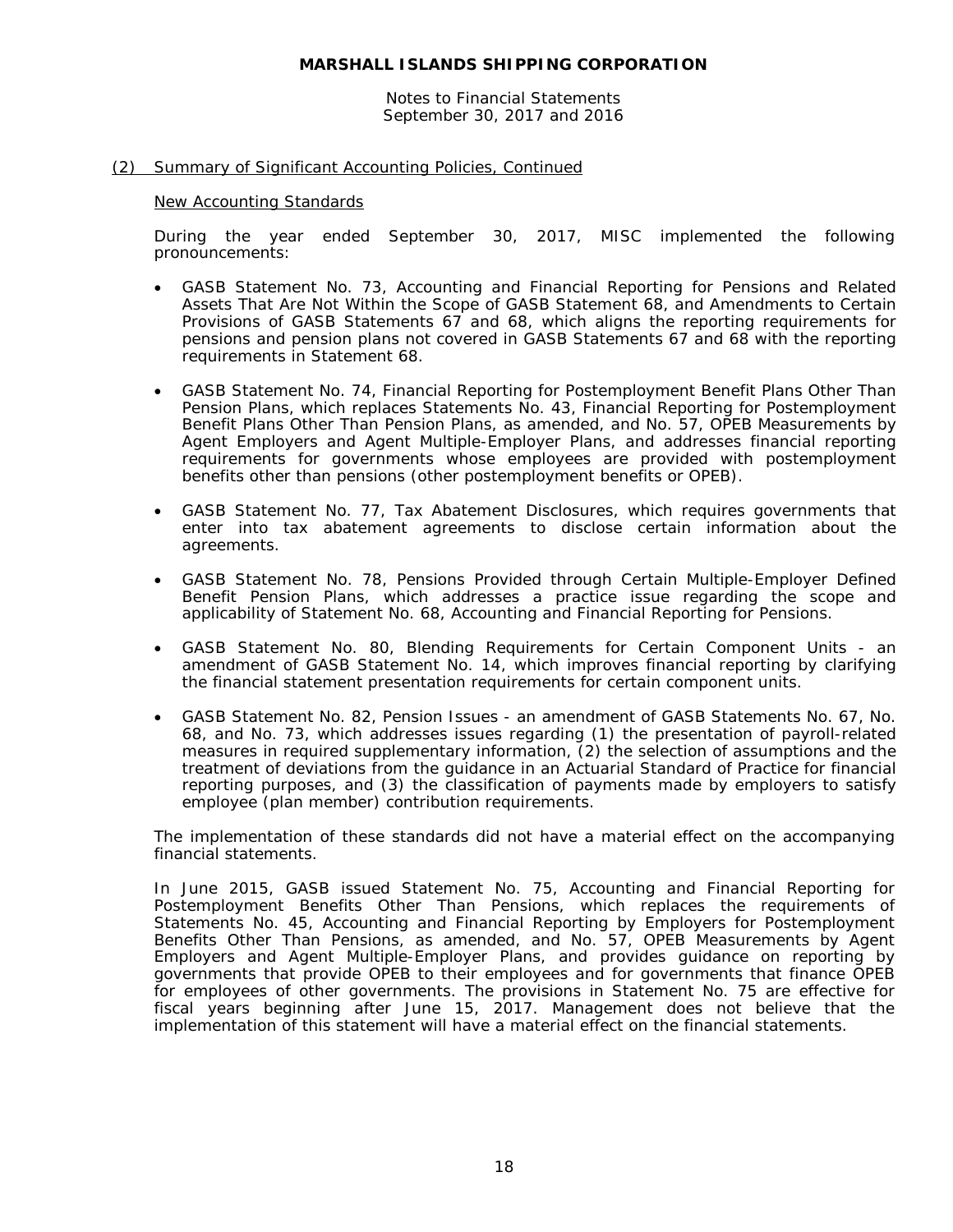Notes to Financial Statements September 30, 2017 and 2016

#### (2) Summary of Significant Accounting Policies, Continued

#### New Accounting Standards, Continued

In March 2016, GASB issued Statement No. 81, *Irrevocable Split-Interest Agreements,* which improves accounting and financial reporting for irrevocable split-interest agreements by providing recognition and measurement guidance for situations in which a government is a beneficiary of the agreement. The provisions in Statement No. 81 are effective for fiscal years beginning after December 15, 2016. Management does not believe that the implementation of this statement will have a material effect on the financial statements.

In November 2016, GASB issued Statement No. 83, *Certain Asset Retirement Obligations*, which addresses accounting and financial reporting for certain asset retirement obligations (AROs) associated with the retirement of a tangible capital asset. The provisions in Statement No. 83 are effective for fiscal years beginning after June 15, 2018. Management does not believe that the implementation of this statement will have a material effect on the financial statements.

In January 2017, GASB issued Statement No. 84, *Fiduciary Activities*, which establishes criteria for identifying fiduciary activities of all state and local governments. The provisions in Statement No. 84 are effective for fiscal years beginning after December 15, 2018. Management does not believe that the implementation of this statement will have a material effect on the financial statements.

In March 2017, GASB issued Statement No. 85, *Omnibus 2017*, which address practice issues that have been identified during implementation and application of certain GASB Statements including issues related to blending component units, goodwill, fair value measurement and application, and postemployment benefits (pensions and other postemployment benefits. The provisions in Statement No. 85 are effective for fiscal years beginning after June 15, 2017. Management does not believe that the implementation of this statement will have a material effect on the financial statements.

In May 2017, GASB issued Statement No. 86, *Certain Debt Extinguishment Issues*, which improves consistency in accounting and financial reporting for in-substance defeasance of debt. The provisions in Statement No. 86 are effective for fiscal years beginning after June 15, 2017. Management does not believe that the implementation of this statement will have a material effect on the financial statements.

In June 2017, GASB issued Statement No. 87, *Leases*, which establishes a single model for lease accounting based on the foundational principle that leases are financings of the right to use an underlying asset. The provisions in Statement No. 87 are effective for fiscal years beginning after December 15, 2019. Management has yet to determine whether the implementation of this statement will have a material effect on the financial statements.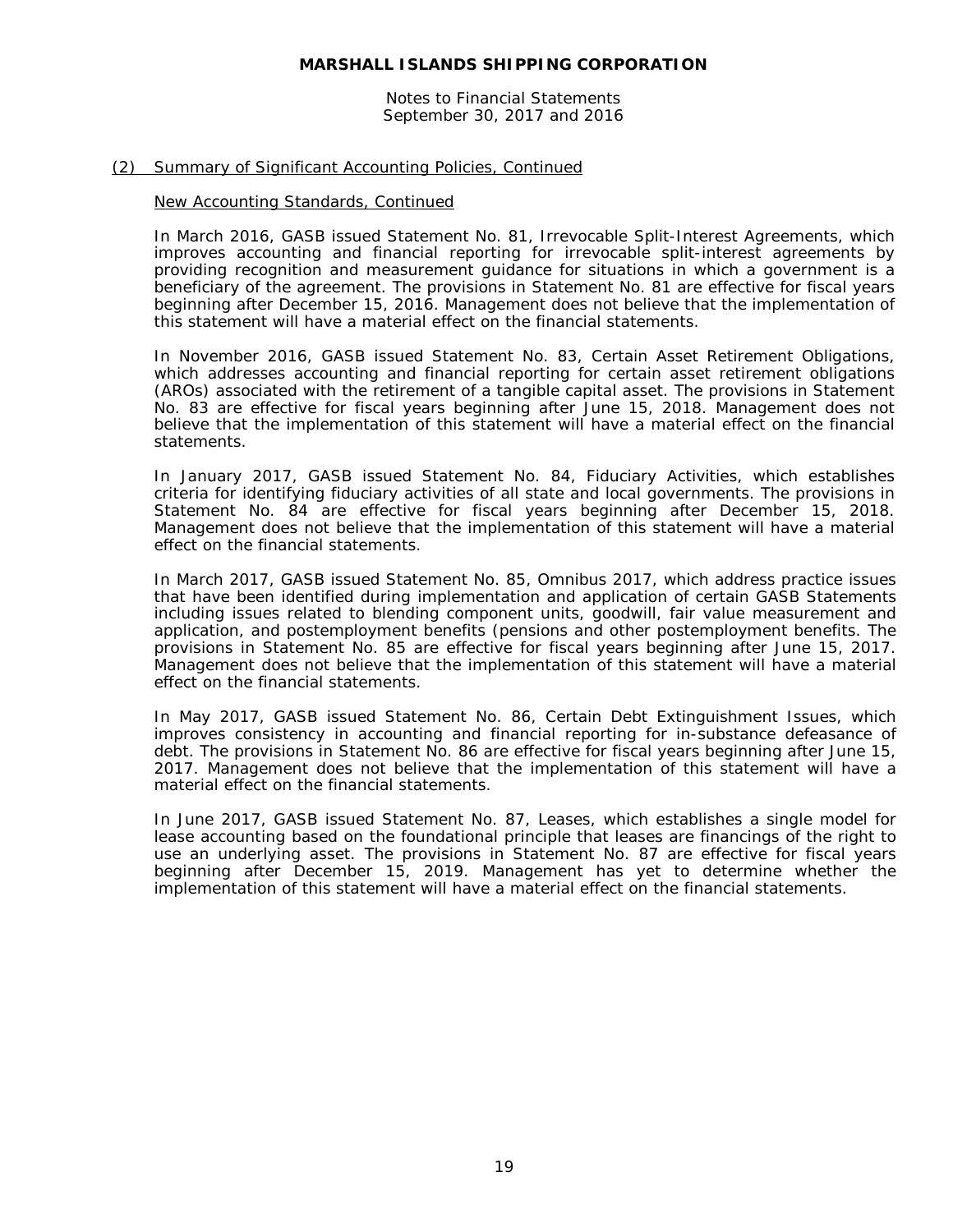Notes to Financial Statements September 30, 2017 and 2016

#### (3) Risk Management

MISC is exposed to various risks of loss related to torts; theft of, damage to, and destruction of assets; errors and omissions; injuries to employees; and natural disasters. MISC has elected to purchase commercial automobile insurance from independent third parties for the risks of loss to which it is exposed with respect to the use of motor vehicles. Settled claims have not exceeded this commercial coverage for the last three years. MISC does not maintain general liability insurance; maritime insurance; and fire, lightning and typhoon insurance for its office building and contents. In the event of an insurable loss, MISC may be self-insured to a material extent.

#### (4) Prepaid Drydocking

During the years ended September 30, 2017 and 2016, MISC incurred dry-dock expenditures of \$300,483 and \$359,180, respectively, for the MV Aemman and MV Ribuuk Ae ships in Fiji, which is to be amortized for 3 years. In 2017 and 2016, amortized dry-dock expense amounted to \$183,477 and \$68,748, respectively. As of September 30, 2017 and 2016, prepaid dry-docking amounted to \$344,444 and \$383,165, respectively.

#### (5) Equipment

Capital asset activity for the years ended September 30, 2017 and 2016 is as follows:

|                                                |                                              |                                            | 2017                                    |                                                       |
|------------------------------------------------|----------------------------------------------|--------------------------------------------|-----------------------------------------|-------------------------------------------------------|
|                                                | October 1,<br>2016                           | Additions                                  | Retirements/Disposals                   | September 30,<br><u>2017</u>                          |
| Equipment<br>Vehicles<br>Vessel<br>Motor boats | 358,858<br>\$<br>329,208<br>36,566<br>99,123 | \$<br>1,985<br>52,225<br>52,553<br>15,975  | \$<br>(74, 710)                         | 360,843<br>\$.<br>306,723<br>89,119<br><u>115,098</u> |
| Less accumulated depreciation                  | 823,755<br>(596, 712)                        | 122,738<br>(61, 340)                       | (74, 710)<br><u>47,496</u>              | 871,783<br>(610,556)                                  |
|                                                | 227,043<br>\$                                | 61,398<br>\$                               | (21, 214)<br>\$                         | \$<br>261,227                                         |
|                                                |                                              |                                            | 2016                                    |                                                       |
|                                                | October 1,<br>2015                           | Additions                                  | Retirements/Disposals                   | September 30,<br>2016                                 |
| Equipment<br>Vehicles<br>Vessel<br>Motor boats | 350,125<br>\$<br>322,097<br>50,110<br>86,623 | \$<br>38,340<br>31,200<br>30,259<br>12,500 | \$<br>(29,607)<br>(24,089)<br>(43, 803) | 358,858<br>\$<br>329,208<br>36,566<br>99,123          |
| Less accumulated depreciation                  | 808,955<br><u>(570,481)</u>                  | 112,299<br>(94, 478)                       | (97, 499)<br>68,247                     | 823,755<br><u>(596,712)</u>                           |
|                                                | 238,474<br>\$                                | 17,821<br>\$                               | (29, 252)<br>\$                         | 227.043<br>\$                                         |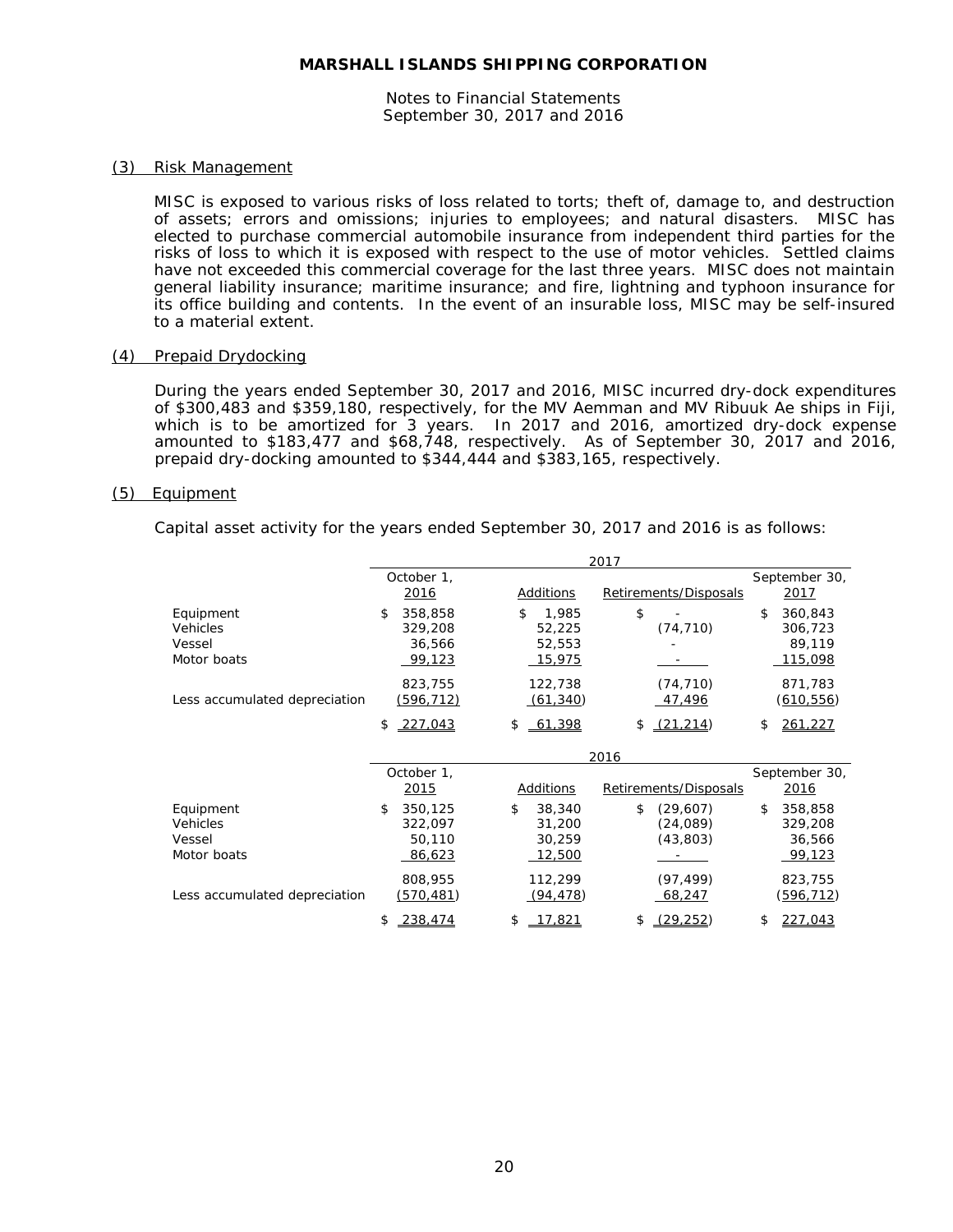Notes to Financial Statements September 30, 2017 and 2016

#### (6) Related Party Transactions

MISC was created by the Nitijela of RepMar under Public Law 2005-41 and is thus considered a component unit of RepMar. Accordingly, MISC is affiliated with all RepMar-owned and affiliated entities.

A summary of related party transactions as of September 30, 2017 and 2016 and for the years then ended are as follows:

|                                                 |               |                 | 2017              |               |
|-------------------------------------------------|---------------|-----------------|-------------------|---------------|
|                                                 | Revenues      | Expenses        | Receivables       | Payables      |
| <b>Tobolar Copra Processing Authority</b>       | $$334,819$ \$ |                 | 29,876 \$<br>\$   |               |
| Marshall Islands Social Security Administration |               | 211,045         |                   | 116,643       |
| Marshalls Energy Company, Inc.                  | 93,777        | 51,763          | 74,247            | 654           |
| RMI Ports Authority                             |               | 48,761          |                   | 180,619       |
| Republic of the Marshall Islands                | 172,177       | 121,124         | 80,103            | 83,677        |
| Other                                           | 112,824       | 40,662          | 108,401           | 2,995         |
|                                                 | \$ 713,597    | \$473,355       | \$292,627         | \$ 384,588    |
|                                                 |               |                 |                   |               |
|                                                 |               |                 | 2016              |               |
|                                                 | Revenues      | <b>Expenses</b> | Receivables       | Payables      |
| <b>Tobolar Copra Processing Authority</b>       | $$313,778$ \$ |                 | 254,856 \$<br>\$. |               |
| Marshall Islands Social Security Administration |               | 98,143          |                   | 93,960        |
| Marshalls Energy Company, Inc.                  | 113,827       | 75,604          | 2,527             | 1,812         |
| RMI Ports Authority                             |               | 59,263          |                   | 240,342       |
| Republic of the Marshall Islands                | 178,674       | 10,471          | 81,449            | 44,753        |
| Other                                           | 40,385        | 63,379          | 14,882            | <u>14,269</u> |

During the years ended September 30, 2017 and 2016, the operations of MISC were funded by appropriations, of \$1,438,400 and \$1,260,085, respectively, from the Nitijela of RepMar. In addition, during the years ended September 30, 2017 and 2016, MISC received Nitijela appropriations of \$456,320 and \$477,152, respectively, restricted for dry-docking and related expenses. MISC also received a \$435,000 appropriation for a vessel purchase during the year ended September 30, 2017. As of September 30, 2017 and 2016, MISC had yet to expend \$622,418 and \$82,047, respectively, of these appropriations. Accordingly, these amounts are restricted within net position.

MISC occupies certain office space and utilizes four vessels belonging to RepMar at no cost. No lease agreements have been executed to formalize these arrangements. However, management is of the opinion that no rental payments for the use of these properties are anticipated. The fair value of these contributions is presently not determinable. Accordingly, the contributed use of facilities has not been recognized as revenue and expense in the accompanying financial statements.

As described in note 7, MISC leases space from a related party.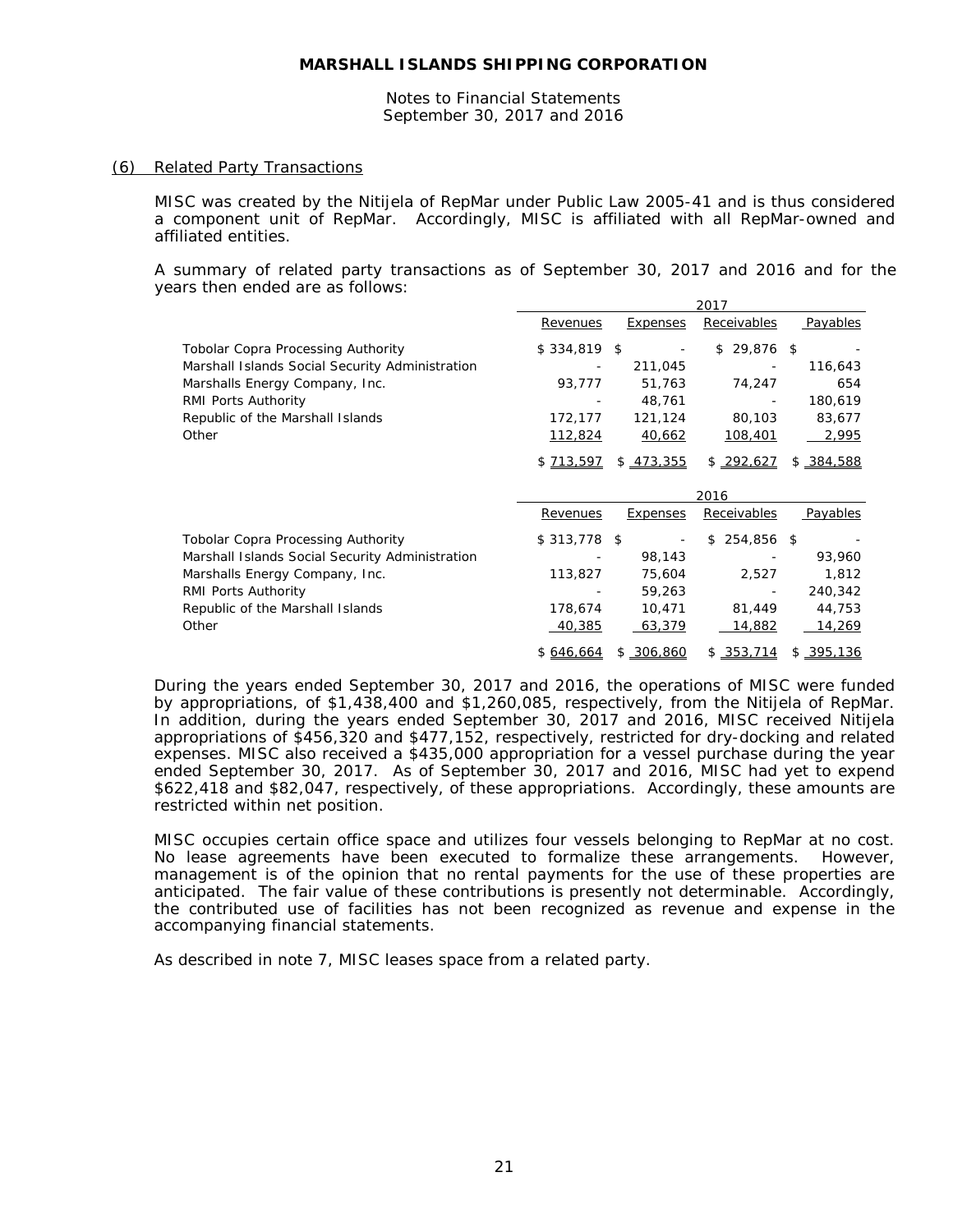Notes to Financial Statements September 30, 2017 and 2016

#### (7) Commitments and Contingencies

#### **Commitments**

MISC leased a warehouse for \$2,557 per month, effective August 1, 2015, from the RMI Ports Authority, and expires on July 31, 2020. For the years ended September 30, 2017 and 2016, MISC recorded rent expense associated with this lease of \$30,678 and \$33,462, respectively.

Total minimum future rental payments for non-cancelable lease agreements for subsequent years ending September 30, are as follows:

| Year ending          |                                  |
|----------------------|----------------------------------|
| September 30,        |                                  |
| 2018<br>2019<br>2020 | 30,678<br>\$<br>30,678<br>25,565 |
|                      | \$ 86.921                        |

MISC entered into an agreement on January 2018 for construction of a general cargo vessel. The contracted price is \$1,900,000 and the expected time of completion is ten working months after full payment of a 40% deposit.

#### Contingencies

During the years ended September 30, 2017 and 2016, MISC incurred losses from operations of \$1,285,555 and \$1,621,480, respectively. For the years ended September 30, 2017 and 2016, MISC received operational subsidies of \$1,438,400 and \$1,260,085, respectively, from the Nitijela of RepMar in conjunction with \$456,320 and \$477,152, respectively, for drydocking expenses. Although RepMar has provided funding in the past, MISC does not have a formal agreement with RepMar to provide future funding. A significant reduction in the level of budgetary support from RepMar, if this were to occur, may have an effect on MISC's programs and activities. For the year ended September 30, 2018, RepMar appropriated \$1,461,600 and \$460,000 respectively, to fund MISC operations and dry-docking expenses.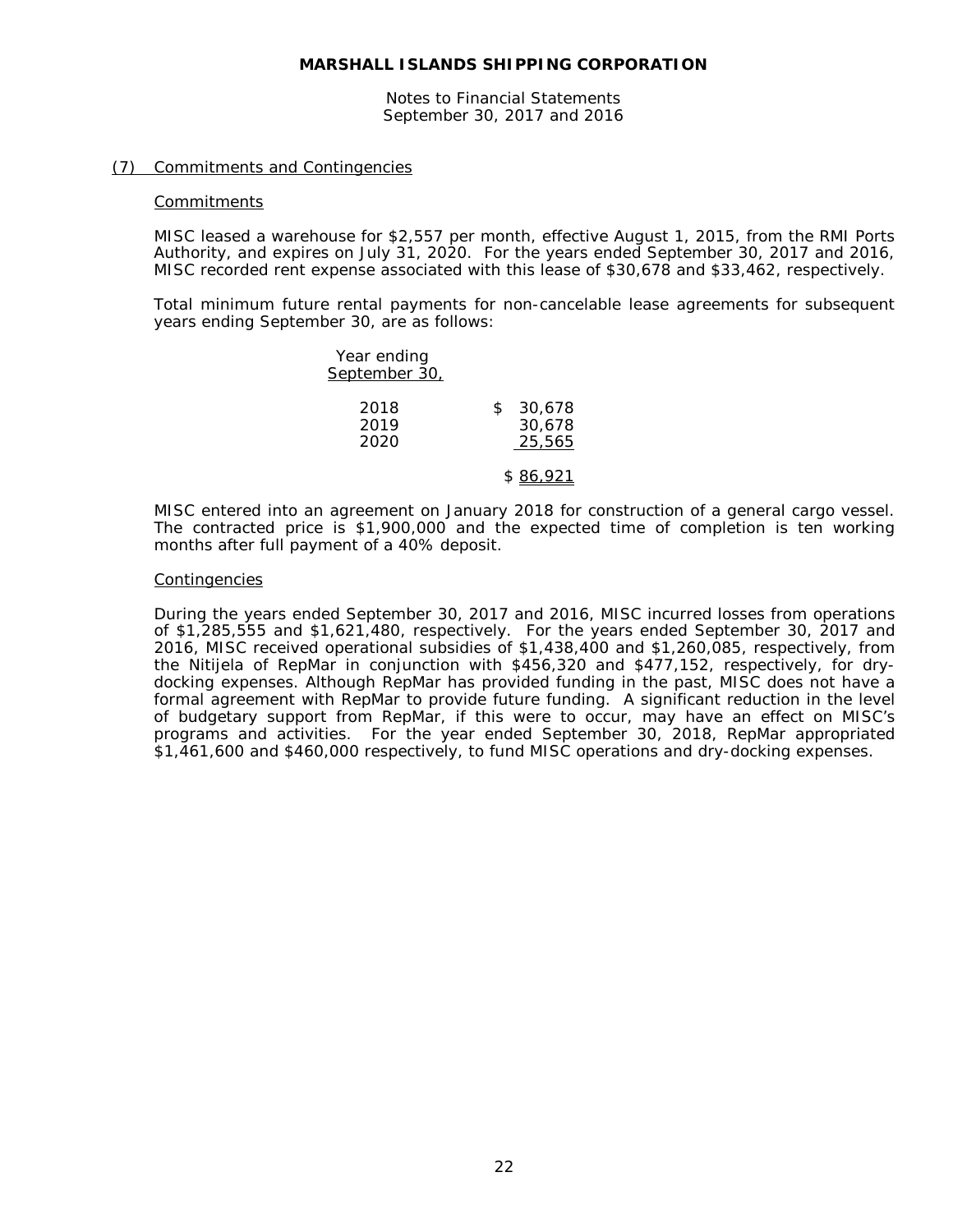

Deloitte & Touche LLP 361 South Marine Corps Drive Tamuning, GU 96913-3973  $115A$ 

Tel: +1 (671) 646-3884 Fax:  $+1$  (671) 649-4265

www.deloitte.com

#### **INDEPENDENT AUDITORS' REPORT ON INTERNAL CONTROL OVER FINANCIAL REPORTING AND ON COMPLIANCE AND OTHER MATTERS BASED ON AN AUDIT OF FINANCIAL STATEMENTS PERFORMED IN ACCORDANCE WITH** *GOVERNMENT AUDITING STANDARDS*

Chairman Board of Directors Marshall Islands Shipping Corporation:

We have audited, in accordance with auditing standards generally accepted in the United States of America and the standards applicable to financial audits contained in *Government Auditing Standards,* issued by the Comptroller General of the United States, the financial statements of the Marshall Islands Shipping Corporation (MISC), which comprise the statement of net position as September 30, 2017, and the related statements of revenues, expenses and changes in net position and of cash flows for the year then ended, and the related notes to the financial statements, and have issued our report thereon dated June 29, 2018.

# **Internal Control Over Financial Reporting**

In planning and performing our audit of the financial statements, we considered MISC's internal control over financial reporting (internal control) to determine the audit procedures that are appropriate in the circumstances for the purpose of expressing our opinion on the financial statements, but not for the purpose of expressing an opinion on the effectiveness of MISC's internal control. Accordingly, we do not express an opinion on the effectiveness of MISC's internal control.

Our consideration of internal control was for the limited purpose described in the preceding paragraph and was not designed to identify all deficiencies in internal control that might be material weaknesses or significant deficiencies and therefore, material weaknesses or significant deficiencies may exist that have not been identified. However, as described in the accompanying Schedule of Findings and Responses, we did identify certain deficiencies in internal control that we consider to be material weaknesses and significant deficiencies.

A *deficiency in internal control* exists when the design or operation of a control does not allow management or employees, in the normal course of performing their assigned functions, to prevent, or detect and correct, misstatements on a timely basis. A *material weakness* is a deficiency, or a combination of deficiencies, in internal control such that there is a reasonable possibility that a material misstatement of the entity's financial statements will not be prevented, or detected and corrected on a timely basis. We consider the deficiencies described in the accompanying Schedule of Findings and Responses as item 2017-001 to be material weaknesses.

A *significant deficiency* is a deficiency, or a combination of deficiencies, in internal control that is less severe than a material weakness, yet important enough to merit attention by those charged with governance. We consider the deficiencies described in the accompanying Schedule of Findings and Responses as items 2017-002 and 2017-006 to be significant deficiencies.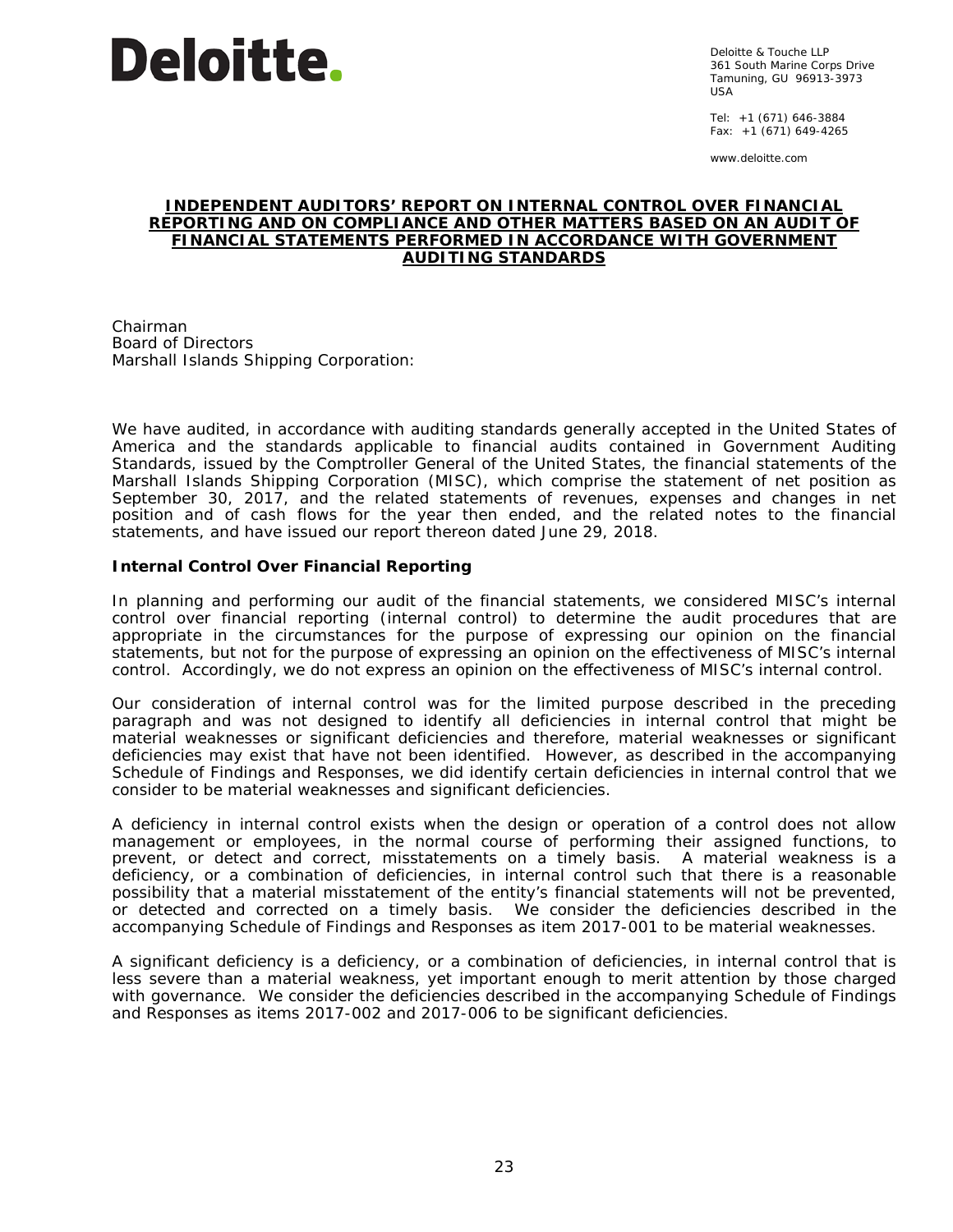# Deloitte.

# **Compliance and Other Matters**

As part of obtaining reasonable assurance about whether the MISC's financial statements are free from material misstatement, we performed tests of its compliance with certain provisions of laws, regulations, contracts, and grant agreements, noncompliance with which could have a direct and material effect on the determination of financial statement amounts. However, providing an opinion on compliance with those provisions was not an objective of our audit, and accordingly, we do not express such an opinion. The results of our tests disclosed instances of noncompliance or other matters that are required to be reported under *Government Auditing Standards* and which are described in the accompanying Schedule of Findings and Responses as items 2017-003 through 2017-005.

# **MISC's Response to Findings**

MISC's responses to the findings identified in our audit are described in the accompanying Schedule of Findings and Responses. MISC's responses were not subjected to the auditing procedures applied in the audit of the financial statements and, accordingly, we express no opinion on them.

## **Purpose of this Report**

The purpose of this report is solely to describe the scope of our testing of internal control and compliance and the results of that testing, and not to provide an opinion on the effectiveness of the entity's internal control or on compliance. This report is an integral part of an audit performed in accordance with *Government Auditing Standards* in considering the entity's internal control and compliance. Accordingly, this communication is not suitable for any other purpose.

H Harlet

June 29, 2018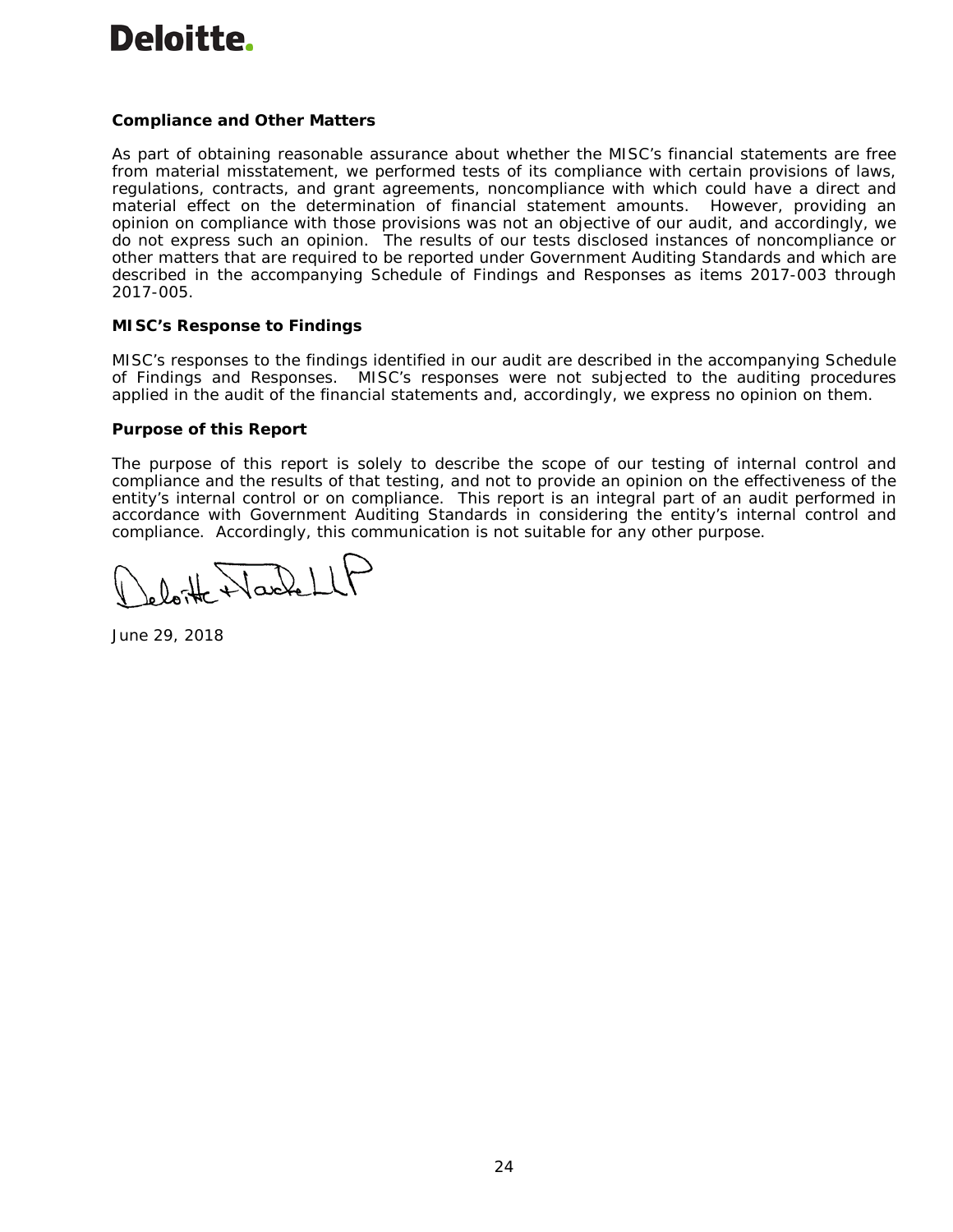Schedule of Findings and Responses Year Ended September 30, 2017

## Finding No. 2017-001

#### **Revenues**

Criteria: Adequate internal control policies and procedures should be established requiring that revenues be accurately supported, identified, and recorded.

Condition: The following exceptions concerning revenue tests were noted:

- 1. Cargo and passenger sales analyses per voyage (voyage report vs. recorded revenue) were not performed.
- 2. MISC reported \$34,008 of copra revenue in FY2017 but such revenue pertains to transactions that occurred in PY2015 and PY2016. Tobolar was not able to submit reports on time which is MISC's basis for recording the revenue.
- 3. MISC does not have formal policies in setting selling price for the sale of fuel to third parties

Cause: The cause of the above condition is the lack of established policies and procedures requiring that revenues be accurately supported, identified, and recorded.

Effect: The effect of the above condition is possible misstatement of revenues.

Recommendation: We recommend that MISC maintain and organize cargo and passenger manifests. Furthermore, we recommend that revenue analysis (cargo and passenger) be performed per voyage to verify the reasonableness of recorded revenues against voyage data provided by the booking staff. Also, we recommend that management implement formal procedures to ensure that all revenues are accurately and timely supported, identified, and recorded.

Prior Year Status: Lack of established policies and procedures pertaining to revenues was reported as a finding in the audits of MISC for fiscal years 2007 through 2016.

Auditee Response and Corrective Action Plan:

- 1. A complete report for the day, that will include unpaid bills of lading or passenger bills, will be reflected or recorded on the same day's manifest and transmitted to the appropriate accounting personnel.
- 2. Tobolar has already agreed to an MOU to address this, specifically to ensure that report for particular trip/voyage will be submitted promptly to MISC.
- 3. MISC will set formal policies in setting fuel price immediately after the next Board Meeting.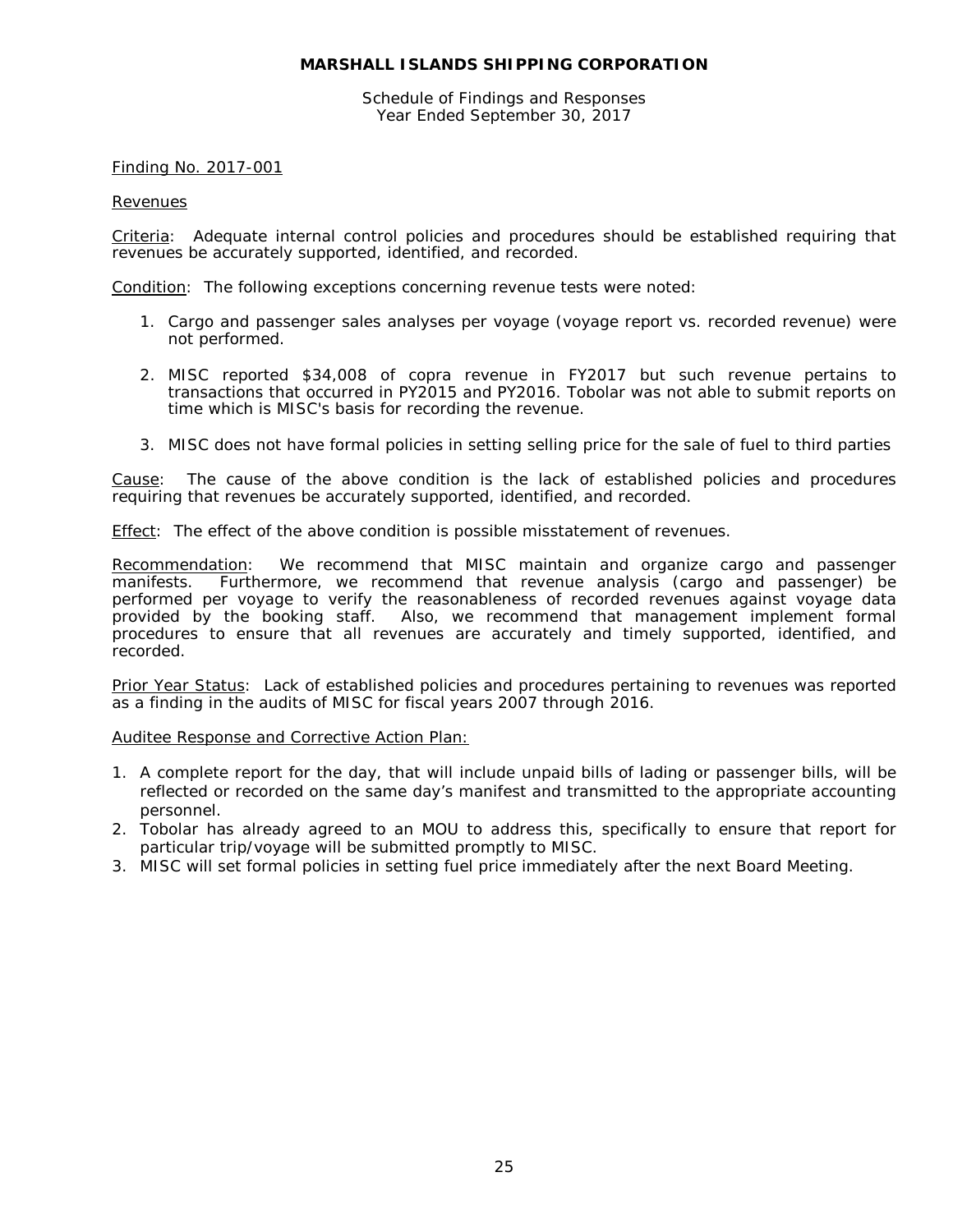Schedule of Findings and Responses, Continued Year Ended September 30, 2017

#### Finding No. 2017-002

#### Capital Assets

Criteria: Adequate internal control policies and procedures should be established requiring proper authorization, approval and recordation of sale of capital assets. Also, policies over proper turnover of assets, policies over actual estimated useful lives and proper tagging should be adopted and implemented.

Condition: The following exceptions concerning capital assets were noted:

- 1. Disposals of two capital assets were incorrectly recorded.
- 2. Two assets were not tagged.
- 3. Two malfunctioning assets were not retired/derecognized.
- 4. MISC has no established policies and procedures governing determination of estimated useful lives of capital assets.
- 5. Turn-over of the following assets was not performed by the previous General Manager:

| <b>Asset Description</b>                                                     |                | Amount / Net Book<br>Value |
|------------------------------------------------------------------------------|----------------|----------------------------|
| 2007 Dodge Ram Pickup Truck<br>35FT Boat<br>Welding Aluminum Boat Square Bow | \$<br>\$<br>\$ | 14,333<br>14,000<br>8,750  |
| 2000 Dodge Ram 2500 SLT, Diesel                                              | \$             | 5,888                      |
| 1997 Dodge Ram 2500, Diesel<br>Planner Machine                               | \$<br>\$       | 5,740<br>3,502             |
| Miller Welder Trailblazer                                                    | \$             | 2,921                      |
| Makita Table Saw 10''<br>1999 Dodge Laramie                                  | \$<br>\$       | 1.654                      |
| 2005 Dodge Ram 2500, Diesel                                                  | \$             |                            |
| 2011 Hyundai Porter Vin                                                      |                |                            |

Cause: The cause of the above condition is the lack of established policies and procedures governing capital assets.

Effect: The effect of the above condition is a possible misstatement of capital assets.

Recommendation: We recommend that material decisions, orders, rules and regulations relating to the financial operations of MISC be made by resolution of the Board of Directors and be recorded in the minutes of such meetings. Also, we recommend that MISC establish internal control policies and procedures governing capital assets.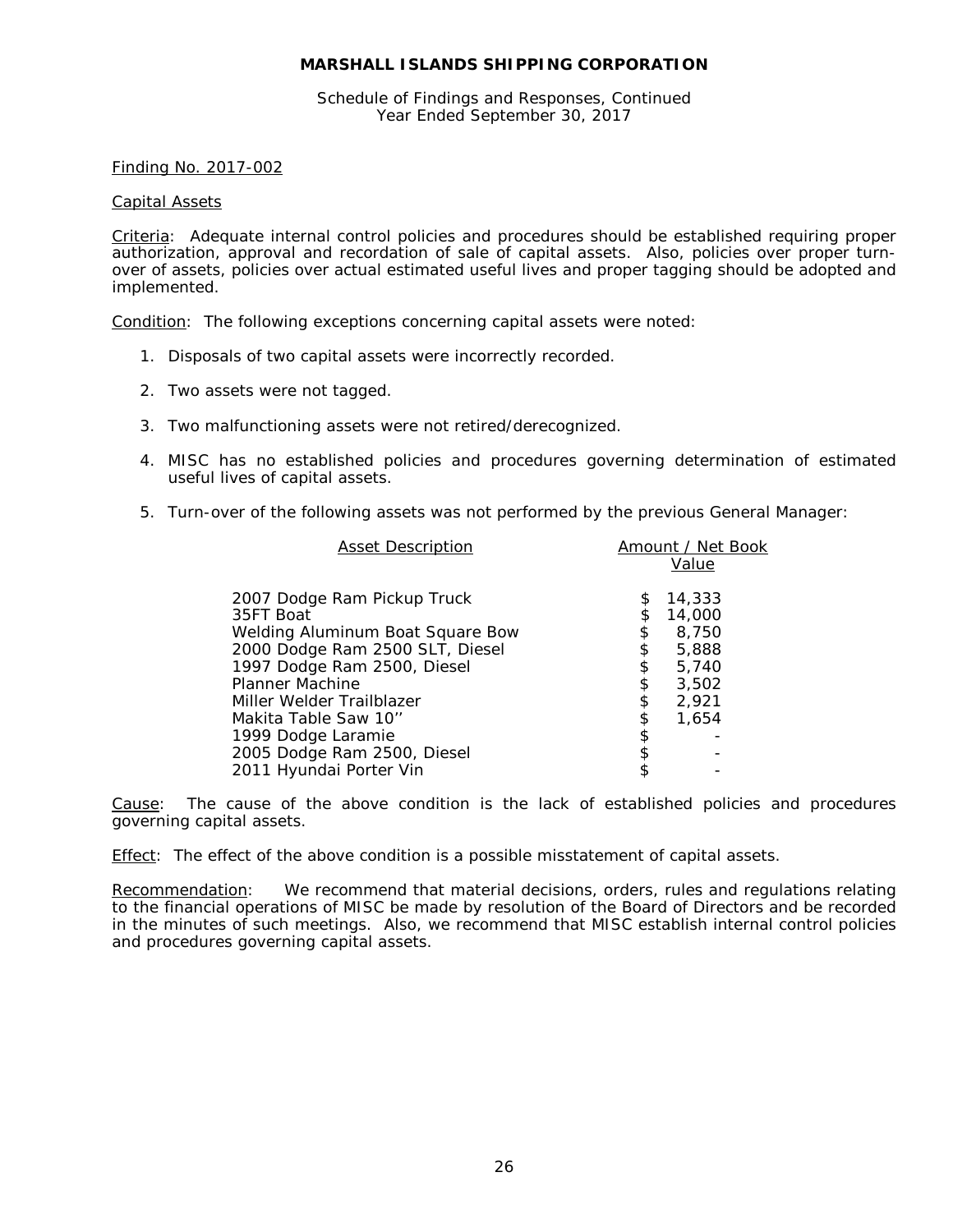Schedule of Findings and Responses, Continued Year Ended September 30, 2017

Finding No. 2017-002, Continued

Capital Assets

Auditee Response and Corrective Action Plan:

- 1. At its meeting on February 19, 2018, Meeting 004/18, the Board approved the disposal of all the old and unusable vehicles, including the same mentioned vehicles.
- 2. The vehicle was issued the proper tag.
- 3. MISC uses or follows the Government's policy in the absence of its own written policies.
- 4. The matter regarding these assets is with the AG's Office.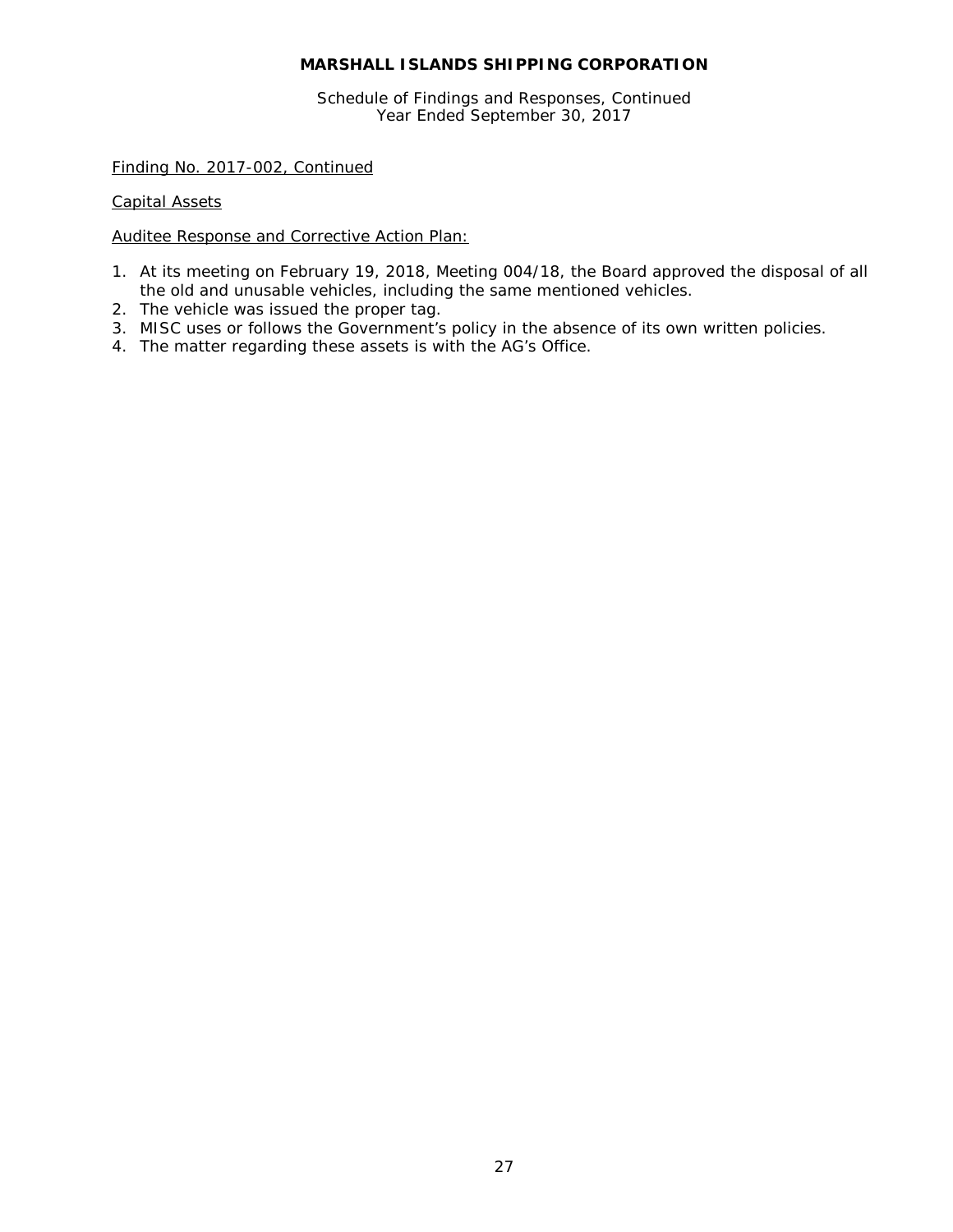Schedule of Findings and Responses, Continued Year Ended September 30, 2017

#### Finding No. 2017-003

#### Local Noncompliance

Criteria: Public Law 2005-41 established the Marshall Islands Shipping Corporation (MISC) and authorized all movable and immovable property of the shipping services under the Ministry of Transportation and Communication be vest absolutely in MISC. Furthermore, all assets and liabilities, rights, duties, and obligations, and all contracts and agreements relating to shipping services existing on the date of MISC's establishment shall stand transferred and vest in MISC.

Condition: No documentation was provided to indicate that all assets, liabilities, rights, duties and obligations, and all contracts and agreements relating to shipping services existing on the date of MISC's establishment have been transferred to MISC. Specifically, four vessels (Aemman, Ribuuk Ae, Majuro and Kwajalein) operated by MISC and vehicles previously with the Ministry of Transportation and Communications were not recorded by MISC.

Cause: The cause of the above condition is the lack of official documentation transferring all assets and liabilities, rights, duties and obligations, and all contracts and agreements of the relating to shipping services existing on the date of MISC's establishment.

Effect: The effect of the above condition is noncompliance with requirements of Public Law 2005- 41.

Recommendation: We recommend that management comply with the requirements of Public Law 2005-41.

Prior Year Status: Noncompliance with Public Law 2005-41 was reported as a finding in the audits of MISC for fiscal years 2007 through 2016.

Auditee Response and Corrective Action Plan: An MOU is currently with the AG, pending his signature to formalize the transfer of the assets, specifically the 4 vessels mentioned.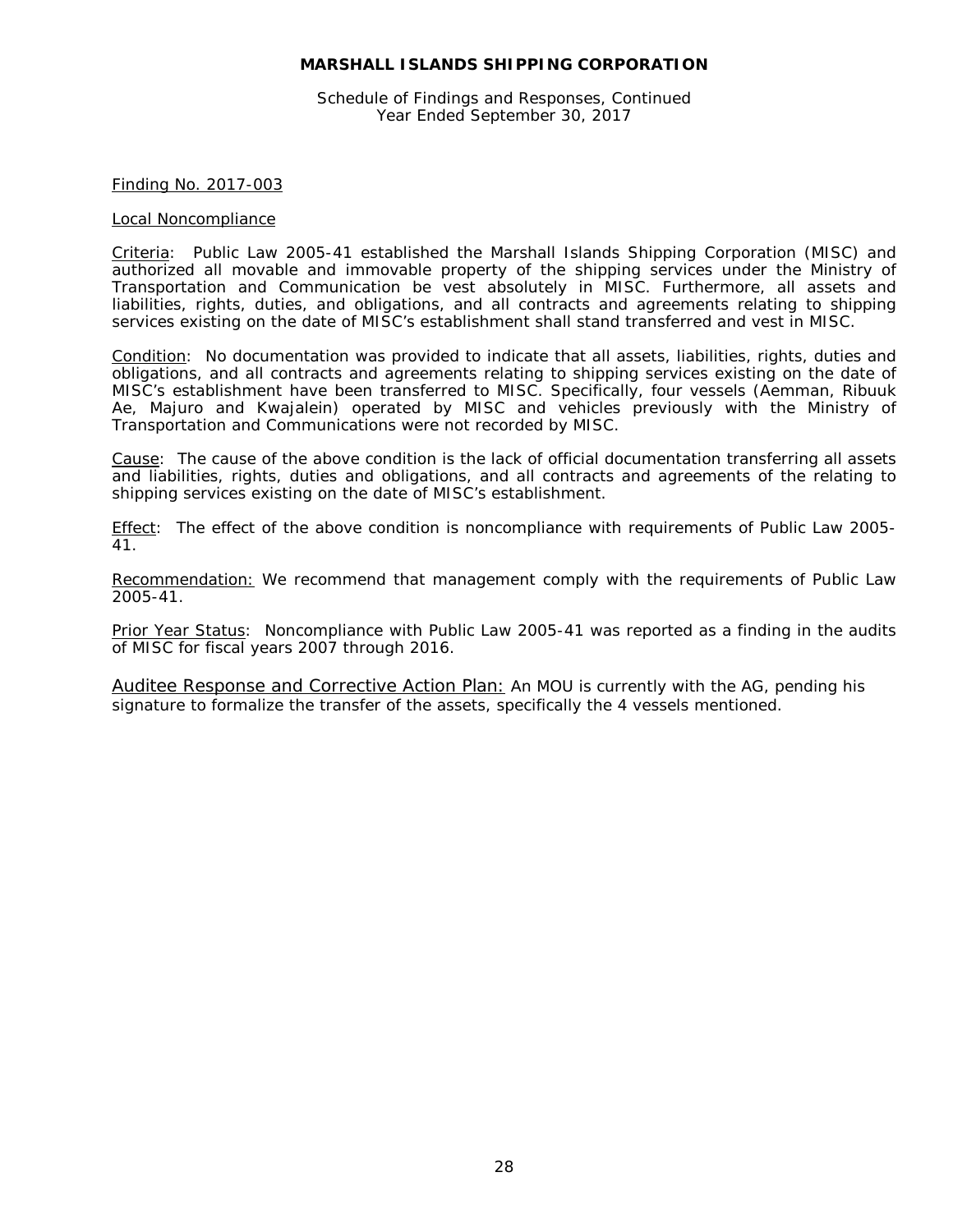Schedule of Findings and Responses, Continued Year Ended September 30, 2017

Finding No. 2017-004

Local Noncompliance

Criteria: RepMar's Procurement Code states the following:

- (a) Section 124 unless otherwise authorized by law, all Government contracts shall be awarded by competitive sealed bidding.
- (b) Section 127 procurement of goods and services not exceeding \$25,000 may be made in accordance with small purchase procedures promulgated by RepMar's Policy Office. Small purchase procedures are those relatively simple and informal methods for securing services, supplies, or other property that do not cost more than \$25,000. RepMar's Ministry of Finance has previously declared that if small purchase procedures are used, price or rate quotations shall be obtained from an adequate number of qualified sources.
- (c) Section 128 a contract may be awarded for supply, service, or construction item without completion when it is determined in writing that there is only one source for the required supply, service, or construction them.

Condition: Competitive sealed bidding did not occur in relation to a \$1,900,000 ship purchase contract.

Additionally, MISC obtained at least 3 quotations for purchases of more than \$25,000, but does not have a formal evaluation process for a vendor selection. The following payments were not adequately documented to evidence compliance with the criteria:

- 1) Purchase of vehicles (\$52,225)
- 2) Purchase of life rafts (\$27,483)
- 3) Purchase of rebuilt twin disk (\$25,070)
- 4) Travel expenses of \$25,986

Cause: The cause of the above condition is the lack of established policies and procedures requiring documentation of procurement procedures to ensure compliance with RepMar's Procurement Code.

Effect: The effect of the above condition is noncompliance with RepMar's Procurement Code.

Recommendation: We recommend that management establish policies and procedures to be in compliance with RepMar's Procurement Code.

Prior Year Status: Noncompliance with RepMar's Procurement Code was reported as a finding in the audits of MISC for fiscal years 2007 through 2016.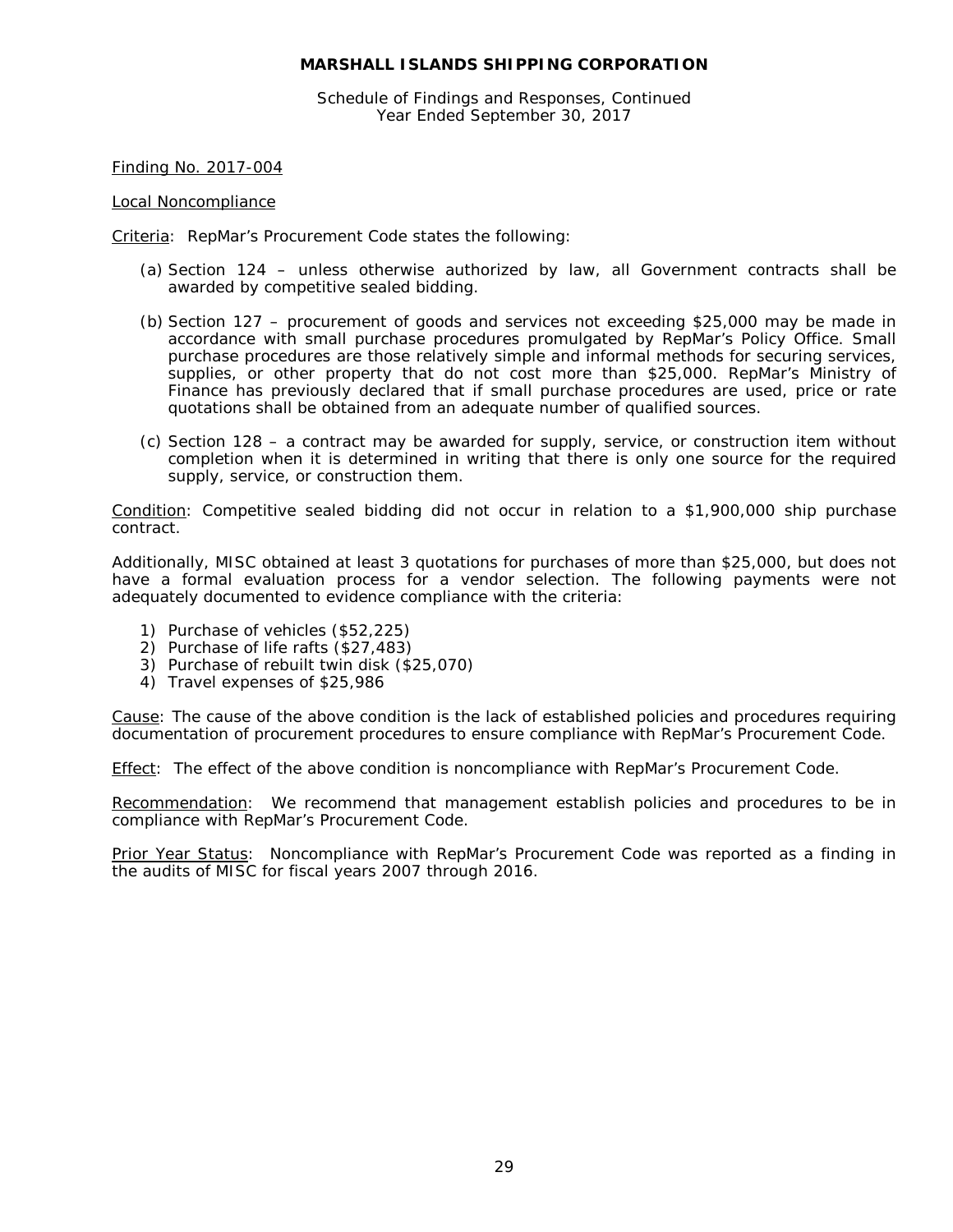Schedule of Findings and Responses, Continued Year Ended September 30, 2017

Finding No. 2017-004, Continued

Local Noncompliance

Auditee Response and Corrective Action Plan:

- 1) Basically in our opinion, after obtaining the quotations, and after obtaining the Cabinet blessing to proceed with the negotiations relating to the purchase of the new vessel, through a Cabinet Minute, we were of the view that we were complying with the procurement requirement/process.
- 2) Purchased because of the lowest quotation by the seller
- 3) There were 7 life rafts each priced at \$3,977.57, much lower than the minimum \$25,000 for competitive bidding.
- 4) The previous management was compelled to go single sources because of the emergency nature of the need to bring the twin disk (gear box) for the MV Ribuuk Ae which was berthing idle and not doing any of its required transport services, supporting the fleet. Hence getting this from a local source who was available and had been doing similar services was urgently needed.

With the newly hired Deputy Manager, we shall be able to promulgate policies on this and other issues that will require written policies. He is already engaging in the reviewing of the Board Minutes to help determine what issues that will need written policies.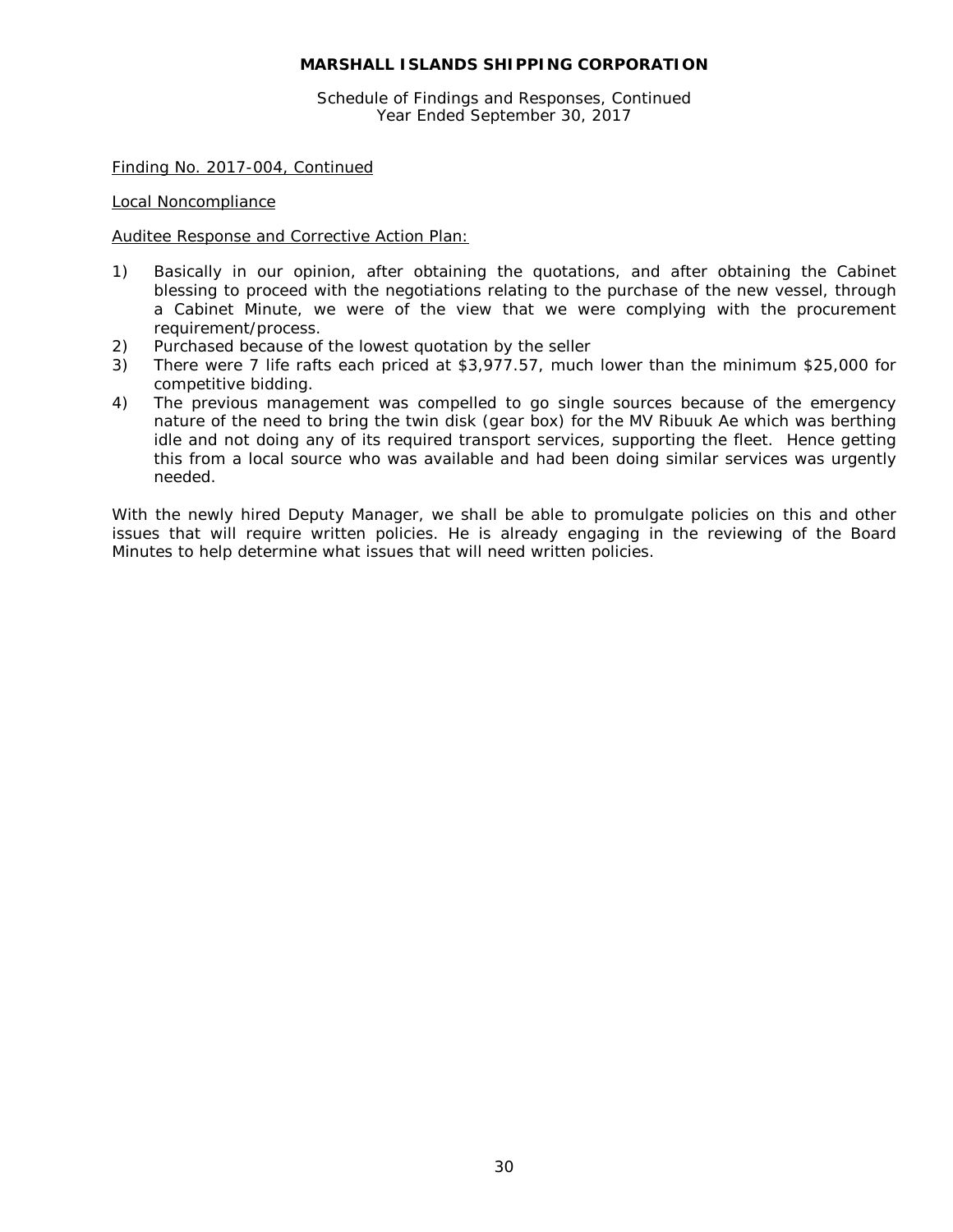Schedule of Findings and Responses, Continued Year Ended September 30, 2017

## Finding No. 2017-005

# Local Noncompliance

Criteria: Section 426 of the Marshall Islands Shipping Corporation Act, 2004 states the following:

- (a) The Corporation may from time to time fix charges for services provided by the Corporation.
- (b) In fixing the charges, the Corporation must follow the procedures set out in this section.
- (c) Before fixing the charges, the Corporation must submit proposed charges to Cabinet for approval.
- (d) The Corporation must publish notice of charges in the local newspaper or the local radio station.

Condition: MISC is charging based on charter rates without Cabinet approval.

Cause: The cause of the above condition is Cabinet approval has not been obtained.

**Effect:** The effect of the above condition is noncompliance with the Marshall Islands Shipping Corporation Act, 2004 appears to have occurred.

Recommendation: We recommend that management obtain approval from the Cabinet to be in compliance with Marshall Islands Shipping Corporation Act, 2004.

Prior Year Status: Noncompliance with the Marshall Islands Shipping Corporation Act, 2004 was reported as a finding in the audits of MISC for fiscal years 2014 through 2016.

Auditee Response and Corrective Action Plan: A Cabinet Paper was in 2011 for the purpose of addressing the issue. Current management is unsure of how the current rates had been adopted and used up until now. Obviously the rates should have been first approved by the Cabinet prior to being used. A Cabinet Paper is being prepared to address this very issue as instructed by the Board.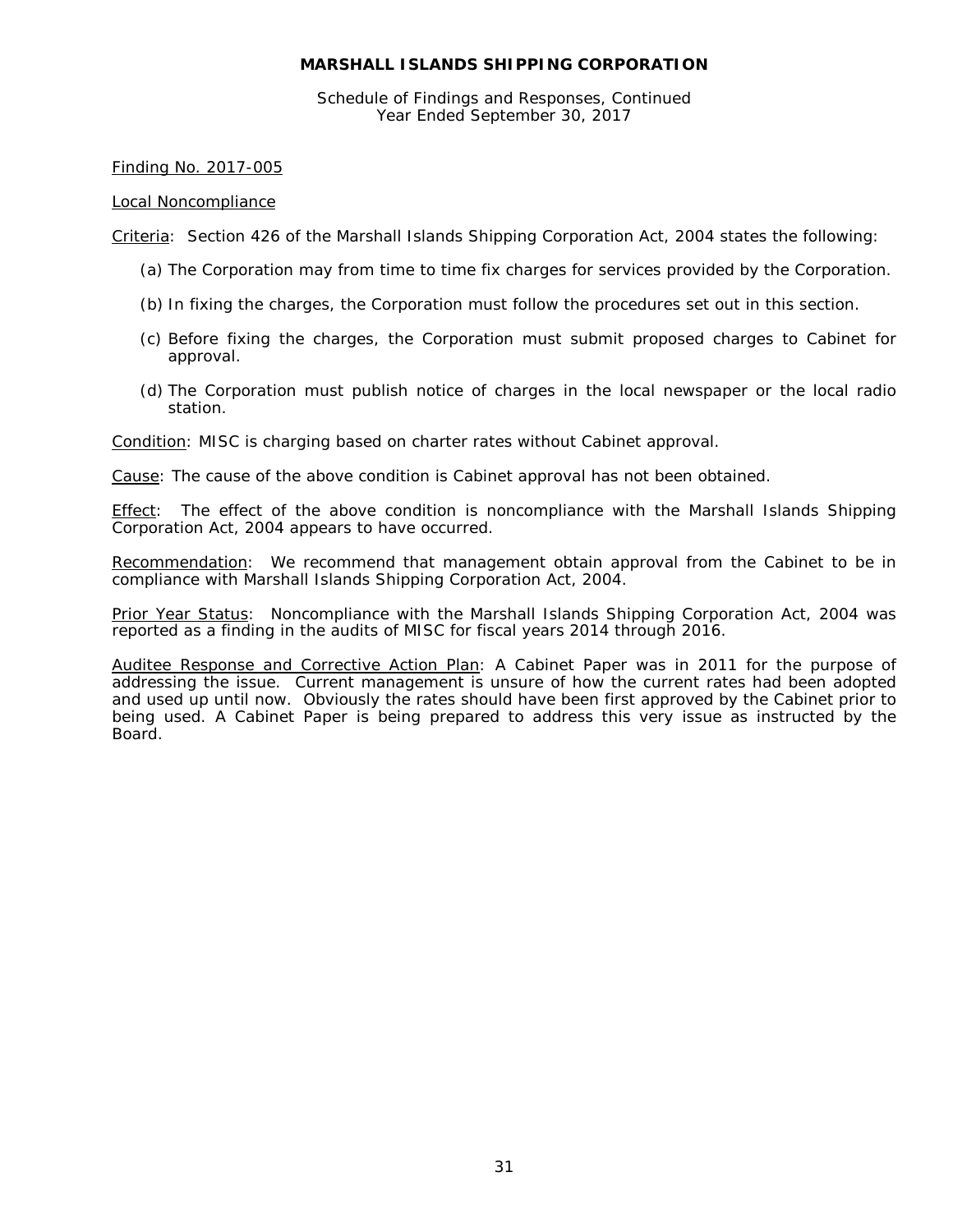Schedule of Findings and Responses, Continued Year Ended September 30, 2017

#### Finding No. 2017-006

#### Dry-dock expenditures

Criteria: Dry-dock expenditures are recognized as an asset when the recognition criteria has been met.

#### Condition:

MISC records dry-dock expenses when third party service providers deliver the final billing. As a result, some dry-dock expenses that should have been recorded in one accounting period are improperly recorded and amortized in the next accounting period, such as the following:

| Vessel    | Amount   | Date recorded | Correct accounting year |
|-----------|----------|---------------|-------------------------|
| Ribuuk Ae | \$57.586 | 10/7/2016     | -2016                   |
| Kwajelein | \$21.762 | 10/6/2017     | 2017                    |

Cause: The cause of the above condition is the non-accrual of incurred dry-docking expenses.

Effect: The effect of the above condition is the misstatement of account balances associated with dry-dock activities.

Recommendation: We recommend that management verify the percentage of completion of drydock activities and timely record accruals, dry-dock assets and expenses.

Auditee Response and Corrective Action Plan: MISC will comply with this.